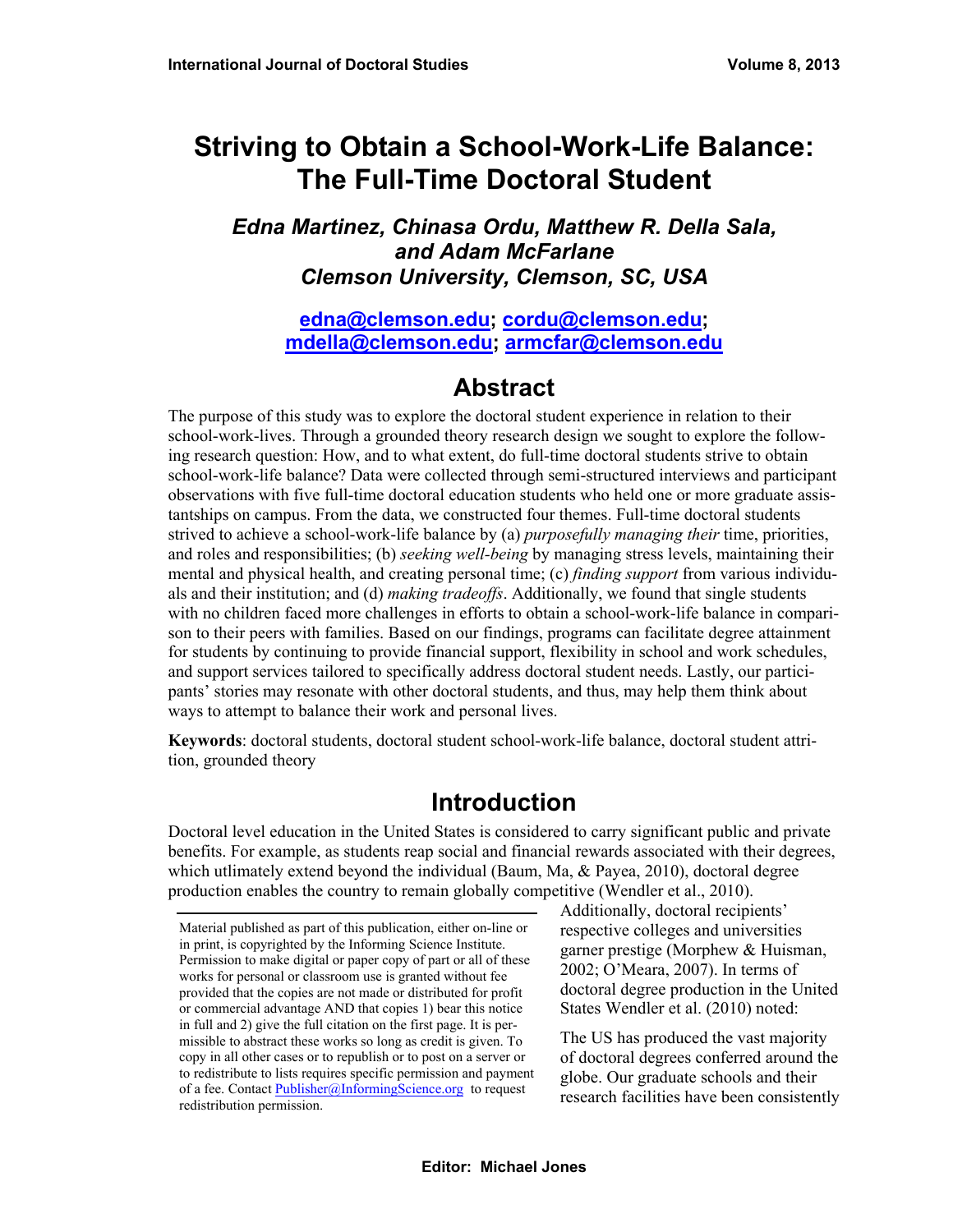ranked among the best in the world (e.g., the *Times of London* Rankings and the Shanghai Jiao Tong University Rankings), and from 1997 to 2009 over half of the Nobel Prize winners in chemistry, physics, medicine, and economics had received their graduate degrees in the US. (p. 2)

Nevertheless, these achievements are marred by high student attrition rates. Of the number of students enrolled in doctoral programs across U.S. colleges and universities, successful degree completion is unlikely for approximately 50% (Jairam & Kahl, 2012; Walker, Golde, Jones, Bueschel, & Hutchings, 2008). Previous studies centered on doctoral students have identified national attrition rates ranging from 40 to 60% and varying by field of study (Bair & Haworth, 2005; Council of Graduate Schools, 2008; Di Pierro, 2007; Walker et al., 2008). Identified as "the central issue in doctoral education in the United States today" (Smallwood, 2004, para. 8), doctoral student attrition has led to a number of concerted efforts to counter student depature (Gardner, 2009). Despite programmatic and institutional efforts to support and retain doctoral students (Di Pierro, 2007; Offerman, 2011), as well as national initiatives such as the Carnegie Initiative on the Doctorate (Walker et al., 2008), national attrition remains high (Jairam & Kahl, 2012).

Given the consideration of measures that are accepted as predictors of academic outcomes (e.g., test scores) and the degree of screening students undergo prior to admission into a doctoral program, the rate of student attrition is puzzling. As suggested by Golde (2000), "paradoxically, the most academically capable, most academically successful, most stringently evaluated, and most carefully selected students in the entire higher education system—doctoral students—are the least likely to complete their chosen academic goals" (p. 199). Nonetheless, it is important to note that student attrition extends beyond academic issues (Brus, 2006; Offstein, Larson, McNeill, & Mwale, 2004) and is influenced by multiple factors (Gardner, 2009). According to Gardner (2009) student attrition is "multifaceted" since "…there is no one reason why students leave" (p. 97).

Doctoral student departure has been linked to financial constraints (Kluever, 1997), stress (Lovitts, 2001; Offstein et al., 2004), negative social support (Jairam & Kahl, 2012), matters of advisor incompatibility (Golde, 1998), isolation (Ali & Kohun, 2006), and unmet expectations (Golde, 1998). As Hadjioannou, Shelton, Fu, and Dhanarattigannon (2007) maintain "doctoral work is challenging on a variety of levels, stretching often excessively, the minds as well as the emotions, the stamina and the finances of doctoral students" (p. 160). Doctoral education also involves the stretching of time as doctoral students carry various and often competing roles and responsibilities, each demanding time and attention (Brus, 2006; Haynes et al., 2012; Moyer, Salovey, & Casey-Cannon, 1999; Stimpson & Filer, 2011). Therefore, as suggested by Brus (2006), doctoral students "struggle to balance their academic pursuits with their personal lives and responsibilities" (p. 31).

Given that a balance between personal and academic components of students' lives has been identified as helpful for successful degree completion (Brus, 2006; Stimpson & Filer, 2011) and subsequent placement in the academic profession (Brus, 2006), the purpose of this study is to explore full-time doctoral student school-work-lives. Specifically, the following research question guided this study: How, and to what extent do full-time doctoral students strive to obtain a school-work-life balance?

According to Stimpson and Filer (2011), "work-life balance is a topic discussed more frequently in the literature concerning faculty than graduate students in higher education" (p. 70). Consequently, this study contributes to the existing literature by focusing on graduate students' worklives. Further, our study is centered on full-time doctoral education students, which is a minority among education doctoral students (Shulman, Golde, Bueschel, & Garabedian, 2006) and, there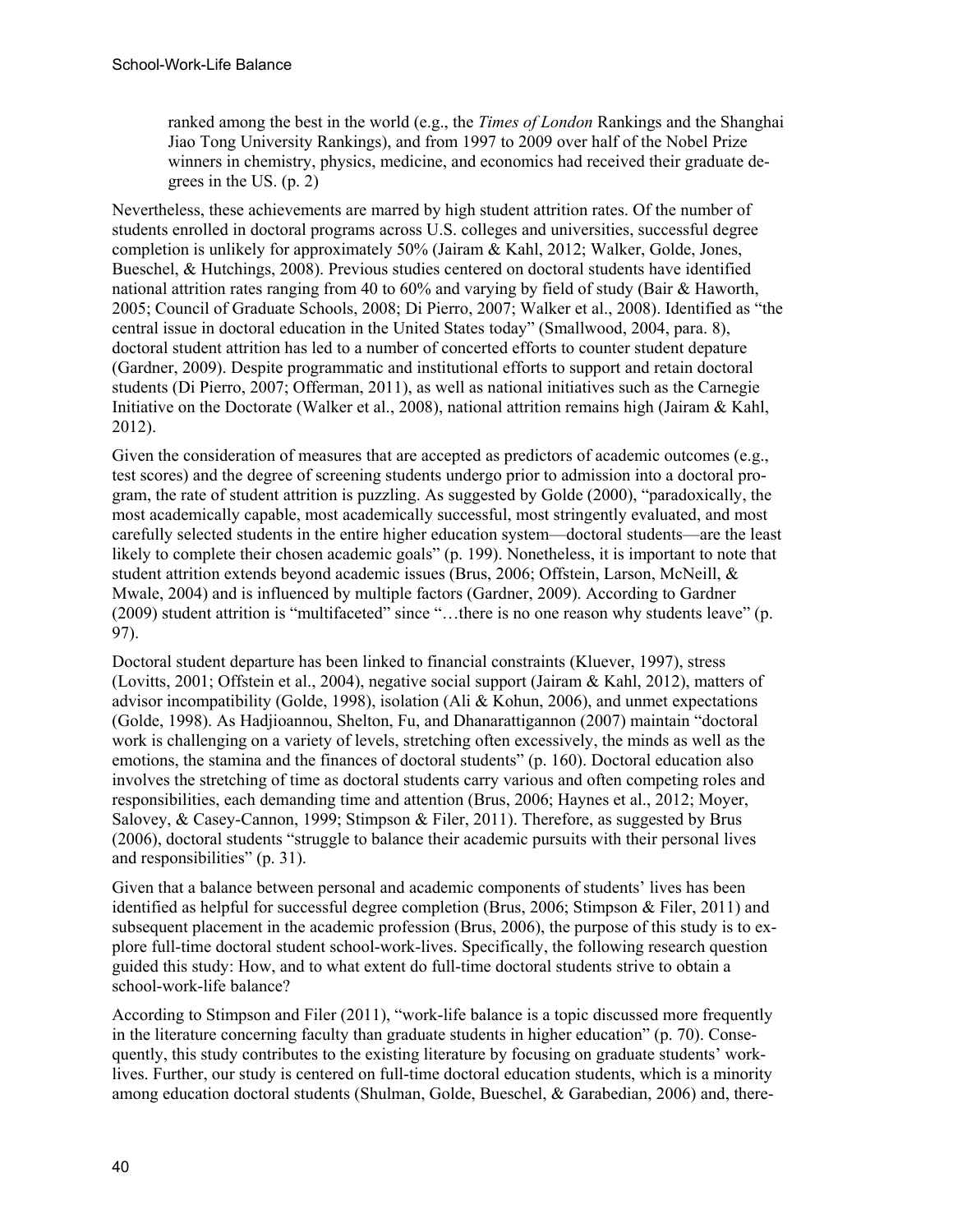fore, perhaps overlooked in the literature. In addition to the aforementioned contributions, this study generated a working theoretical framework based on participants' experiences and views about school-work-life balance and helped identify support mechanisms that can be implemented in efforts to foster doctoral student success.

Although this study solely focused on doctoral students in the United States (U.S.), doctoral student attrition is not a problem limited to the U.S. In fact, Australia (Bourke, Holbrook, Lovat & Farley, 2004; Govendir, Ginns, Symons, & Tammen, 2009), Canada (Berkowitz, 2003), and the United Kingdom (Johnes & McNabb, 2004) also report significant attrition rates. Thus, this study may contribute to their efforts to retain doctoral students. In the following section we provide a brief review of the literature centered on work-life balance. Subsequently, we discuss the research design and methodology for this study. Last, we present our findings and provide recommendations for practice.

### **Literature Review**

Attention to issues of work-life balance has been primarily prompted by demographic changes in the workforce (Beauregard & Henry, 2009; Brus, 2006; Kamenou, 2008). To date, research on work-life balance has been carried out in various contexts including, but not limited to, the medical field (Keeton, Fenner, Johnson, & Hayward, 2007), construction industry (Watts, 2009), and corporate America (Hobson, Delunas, & Kesic, 2001). Additionally, and related to this study, work-life balance has been explored in higher education (Bardoel, De Cieri, & Santos, 2008; Brus, 2006; Byron, 2005; Marshall et al., 2012; Moyer et al., 1999; Rosser, 2004; Sallee, 2008; Stimpson & Filer, 2011). In academia, work-life has become a topic of import, so much that "over the past decade, work-family balance policies have become a popular [faculty] recruitment tool for research universities" (Sallee, 2008, p. 81). However, although work-life balance has materialized as a topic of study and stimulus for policy initiatives in higher education, few studies have considered doctoral student work-lives.

Similar to the workforce, the doctoral student population has experienced a demographic shift (Brus, 2006; Offerman, 2011). Today's doctoral students are highly nontraditional (Offerman, 2011). For example, they generally exceed 30 years of age and are increasingly female, married, and/or have children (Offerman, 2011). Consequently, the limited literature on doctoral student work-life has primarily focused on women (Brus, 2006; Haynes et al., 2012; Moyer et al., 1999; Stimpson & Filer, 2011). According to Stimpson and Filer (2011), "balancing work and life is a particularly difficult issue for female graduate students as they face more difficulty balancing family commitments, academics, work, and personal lives, as well as have less satisfaction in their ability to balance work and life" (p. 69). Part of the difficulty for women stems from their role as mothers, often forced to choose one role over the other (Brus, 2006; Stimpson & Filer, 2011).

Similarly, the female doctoral students in the Haynes et al. (2012) study on their perceptions of well-being experienced conflict between their roles. One participant specifically cited '…a lot of internal battle' (p. 7) in terms of identifying priorities concerning the personal and academic components of her life. Students transitioning from full-time employment to full-time graduate students have also faced issues of balance (McCoy & Gardner, 2011).

The struggle to balance work and life are sources of stress/pressure for graduate students (Brus, 2006; Mason, Goulden, & Frasch, 2009; Offstein et al., 2004). Consequently, in addition to compelling students to drop out, the intersection of work and life has led doctoral students to change their professorial aspirations (Mason et al., 2009). Decisions surrounding their personal life have also been influenced by the doctoral journey (Mason et al., 2009). For example, doctoral students often decide to postpone having children (Mason et al., 2009).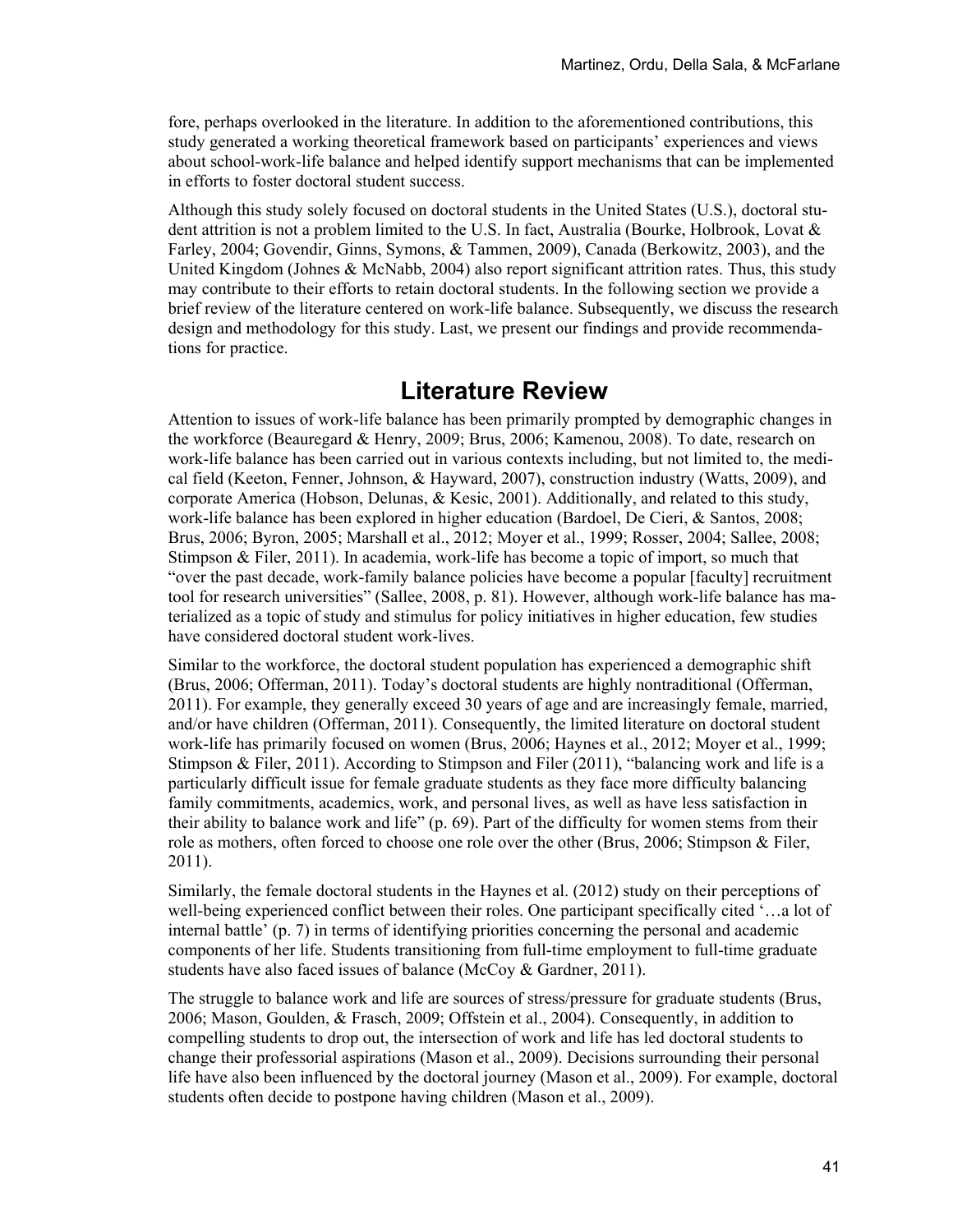In summation, the preceding discussion has illustrated the context and importance of this study. In the next section, we discuss the research design and methodology which enabled an empirical exploration of full-time doctoral students' attempts to achieve school-work-life balance.

# **Research Design & Methodology**

This study sought to understand the full-time doctoral student experience, in relation to both academic and personal components of the doctoral student's life. Given that we were specifically interested in the student perspective, this study is grounded in the interpretivist paradigm (Sipe  $\&$ Constable, 1996). As noted by Sipe and Constable (1996) "interpretivists attempt to understand situations from the point of view of those experiencing the situations" (p. 158). Due to the limited knowledge base pertaining to the school-work-life balance of doctoral students, we used a grounded theory research design. The method "consists of systematic inductive guidelines for collecting and analyzing data to build middle-range theoretical frameworks that explain the collected data" (Charmaz, 2000, p. 509). Furthermore, the primary purpose of grounded theory is to systematically discover conditions of a particular phenomenon before determining its conceptual relationships (Glaser  $&$  Strauss, 1967). We postulated that the experiences of doctoral students must be discovered before being understood. Therefore, the grounded theory method was appropriate to answer the research question.

## *Data Collection*

Data were collected through semi-structured interviews and participant observations. Semistructured interviews were conducted one-on-one and in-person with each participant to gain an understanding of their school-work-life balance. The "school" component was added to the worklife balance equation given that our participants were both students and employees (i.e., graduate assistants) and each role carried differing responsibilities.

In previous studies, "work" has been defined as "paid employment" (Drago & Kashian, 2003, p. 488). "Life" has referred to "everything outside of work" (Bardoel et al., 2008, p. 317). For purposes of this study, school entailed course work, research requirements, and socialization activities students engaged in such as participating in professional conferences (Weidman & Stein, 2003) and committee work (Austin, 2002). Work consisted of a variety of financially rewarded responsibilities associated with their assistantship(s) on campus. Student work responsibilities differed based on their assigned faculty members' research efforts and ongoing projects. Lastly, life encompassed the non-academic, personal components of student lives such as family and pastimes or as defined by Bardoel et al. (2008) "everything outside of work" (p. 317).

We selected a semi-structured interview approach in efforts to gather insights and stories from participants, not to impose on them. As noted by Alvesson (2011), semi-structured interviews "…means that there are themes to be covered, but in a relatively broad and flexible way" (p. 53). Interviews lasted between 30-45 minutes, were digitally audio recorded, and transcribed in their entirety. All but one of our interviews took place on campus. Questions centered on our participants' experience as full-time doctoral students. For example, we asked participants to describe what their typical day looked like, what they would identify as their greatest challenge thus far as full-time doctoral students, and what their role as a doctoral student entailed. Additionally, they were asked about other roles they fulfilled and how they balanced them. At the end of all interviews, participants were asked if there was anything else they would like to add.

The majority of our observations also took place on campus and helped us "…understand the research setting, its participants, and their behavior" (Glesne, 2005, p. 51). We made observations for a week as students worked in their offices and went to class. In one instance, one of the researchers joined a participant during his lunch break, along with other education doctoral stu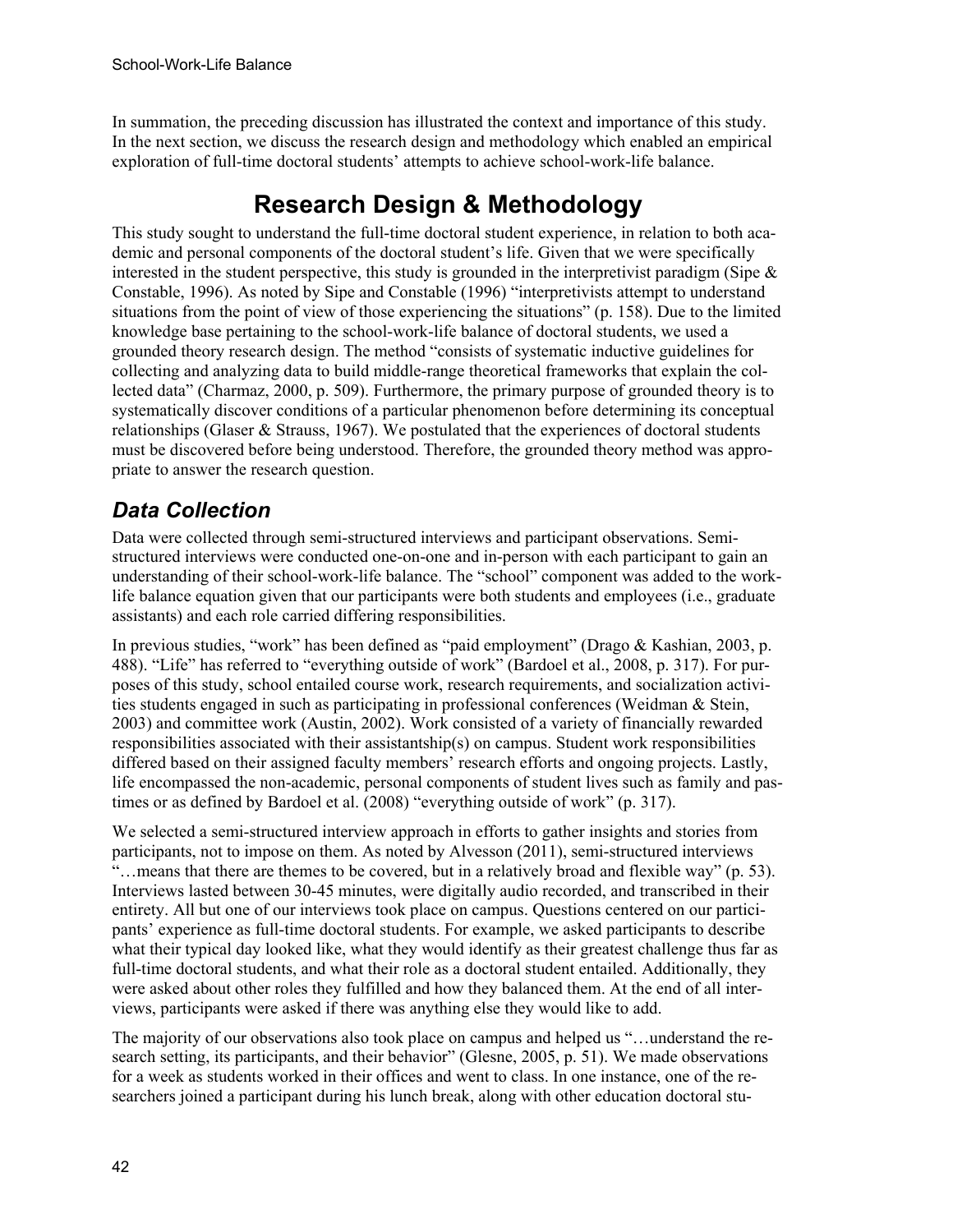dents. As participant observers, we followed the participant observation process described by Glesne (2005). As recommended by Glesne (2005), "… we carefully observe[d], systematically experience[d], and consciously record[ed] in detail many aspects of the situation" (p. 52). All observations were recorded in a field notebook (Glesne, 2005). Although observations primarily took place on campus, giving us a view into our participants' school and work components, students' lives often accompanied them to campus. For example, we often saw some of our participants' children on campus, providing us a view into their life.

### *Research Setting & Participants*

For this study, individuals were selected using purposive sampling. Thus, as noted by Patton (1990), we targeted a particular group of participants due to an identifiable or known characteristic. Specifically, we identified and selected five full-time doctoral students enrolled in PhD education programs with one or more academic graduate assistantships. Graduate assistantships are employment opportunities for students as they progress toward their academic degree. Students with assistantships are typically appointed within their program of study to support faculty with teaching and/or research responsibilities. Accordingly, assistantships also provide students with professional growth and development opportunities.

Consistent with the literature on doctoral education students, our participants previously held professional positions (Shulman et al., 2006) within the P-20 education continuum. As noted by Shulman et al. (2006), "education students differ from those in the arts and sciences or engineering in that most education students have had careers before pursuing the doctorate" (p. 26). Their full-time status, however, differentiated them from the majority of doctoral education students. As noted by Shulman et al. (2006) "in contrast to other doctoral students, the majority of education doctoral students attend school part-time while continuing to work" (p. 26).

All students were enrolled at Bustle University. Bustle University (BU) is a large southeastern university classified by the Carnegie Classification as a research university with high research activity. We point to Bustle's Carnegie Classification, as it is a reflection of faculty work at BU and therefore that of our participants. As noted by Austin (2002), "the research mission of the American university depends in part upon the work of graduate students who serve as research assistants for professors" (p. 95). Below we provide a brief biography for each of our participants. All names in this study are pseudonyms.

**Cindy.** Cindy is a first year, second semester, full-time doctoral student. She currently holds a graduate assistantship where she is responsible for carrying out a variety of tasks. Some of these tasks include preparing, planning, and organizing for an academic conference as well as heading up an organization to initiate success for college students. Although Cindy's assistantship requires 20 hours of work per week, she often feels as though she is working full-time "because the load can be a lot." Cindy is single and lives with her younger brother who is enrolled as an undergraduate student at another institution.

**Lisa.** Lisa is a second year, full-time student in her doctoral program. She currently holds two assistantships in which she does extensive research, presentations, and site visits. Lisa opted to take on an additional assistantship for financial reasons and currently works 30 hours a week. Additionally, she is a married mother of three children.

**Thomas.** Thomas is a second year, full-time doctoral student. Similar to Lisa, he has two assistantships in which he conducts research and gives presentations. Furthermore, he teaches an upper level undergraduate course related to his major. He is a husband and a father of one child. Thomas and his wife are currently expecting their second child.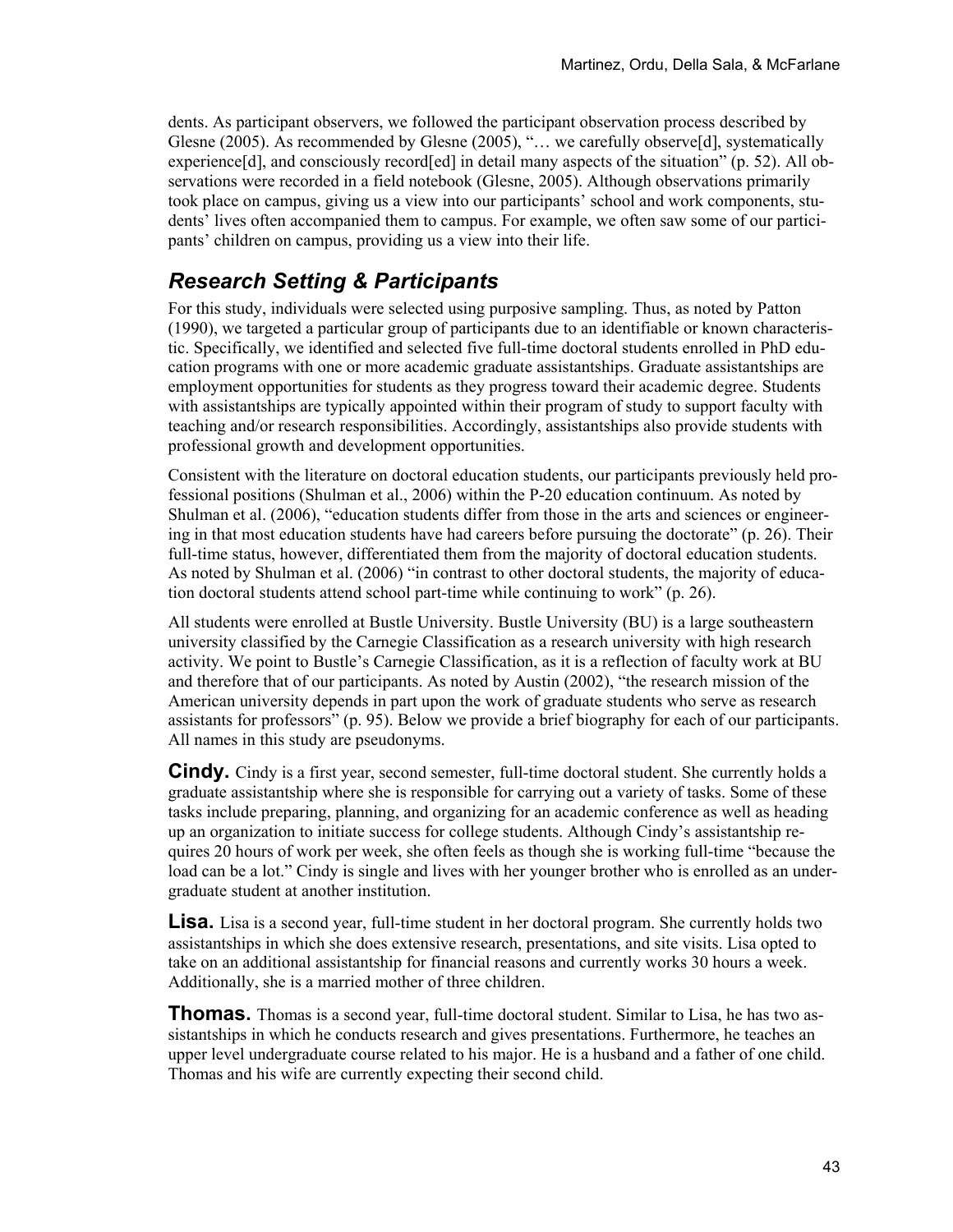**Tina.** Tina is a second year, full-time doctoral student. Also working two assistantships, she dedicates 10 hours a week to one professor and 20 hours a week to another. Her assistantships involve research related tasks. Tina also serves on an advisory committee to the dean and sits on a faculty search committee. Tina is a single mother of one and also provides care for a parent. Additionally, Tina faces an hour and a half commute to campus, each way.

**Willie.** Willie is a second year, full-time doctoral student. In addition to his position as a research assistant, Willie serves as the collegiate advisor for a fraternity. Unlike a number of his peers, Willie is single and does not have children. Furthermore, he has no family in the area. To this end, he spends most of his time on campus and notes that his situation is perhaps less demanding than his married counterparts with children.

## *Data Analysis*

In order to discover and understand the experiences of doctoral students related to their schoolwork-life balance, data was analyzed using the constant-comparative method (Glaser, 1965). As maintained by Glaser and Strauss (1967), the purpose of constant-comparative analyses is to generate theory in a systematic manner. Grounded theory methods utilize highly organized and detailed procedures. For instance, coding and memo writing occurs at various stages of the research process in order to construct complex concepts. Themes and concepts are identified from the data and consistently compared to all other data sources in the research study. These comparisons tend to lead to denser and more precise categories and propositions; comparisons stop at the point when categories become theoretically saturated (Charmaz, 2000; Glaser & Strauss, 1967; Merriam, 1998).

For this study, we started by individually reading all transcripts and observation notes for conceptual meaning. Second, open coding was conducted on interview transcripts to identify concepts (Glaser & Strauss, 1967). As a group, axial coding was used to make connections between categories and their subcategories, reducing the number of concepts into discrete themes (Charmaz, 2000). Through constant comparisons and axial coding, we analyzed, reduced, and categorized concepts based on shared meanings. The recoding and regrouping into discrete themes allowed us to clearly analyze the relationships and effects between the identified themes. Finally, notes from observations were used to confirm or refute findings from the analysis. The constant comparative method helped increase the internal validity of our findings (Boeije, 2002).

Two methods were used to represent and systematically summarize the findings of the study. First, quotations from interview transcriptions and details from observations notes were selected to demonstrate participants' expressed thoughts and detail the complexity of the phenomenon. Indeed, the use of primary data is necessary in qualitative research because it strengthens the validity of the study (Wolcott, 1990). Second, findings from the analysis were represented in a figure (see Figure 1on page 54) to illustrate the grounded theory and explain how doctoral students strive to achieve a school-work-life balance.

## **Findings**

As full-time doctoral students on assistantships, our participants' experiences were shaped by (1) school, (2) work, and (3) life. As previously indicated, school entailed course work, research requirements, and socialization activities our participants engaged in. Work consisted of a variety of financially rewarded responsibilities associated with their assistantship(s) on campus. Lastly, life encompassed the non-academic, personal components of student lives. In efforts to attain a balance between these three dimensions, participants revealed that they (a) purposefully managed their time, priorities, and roles and responsibilities; (b) sought well-being by managing stress levels, maintaining their mental and physical health, and creating personal time; (c) found financial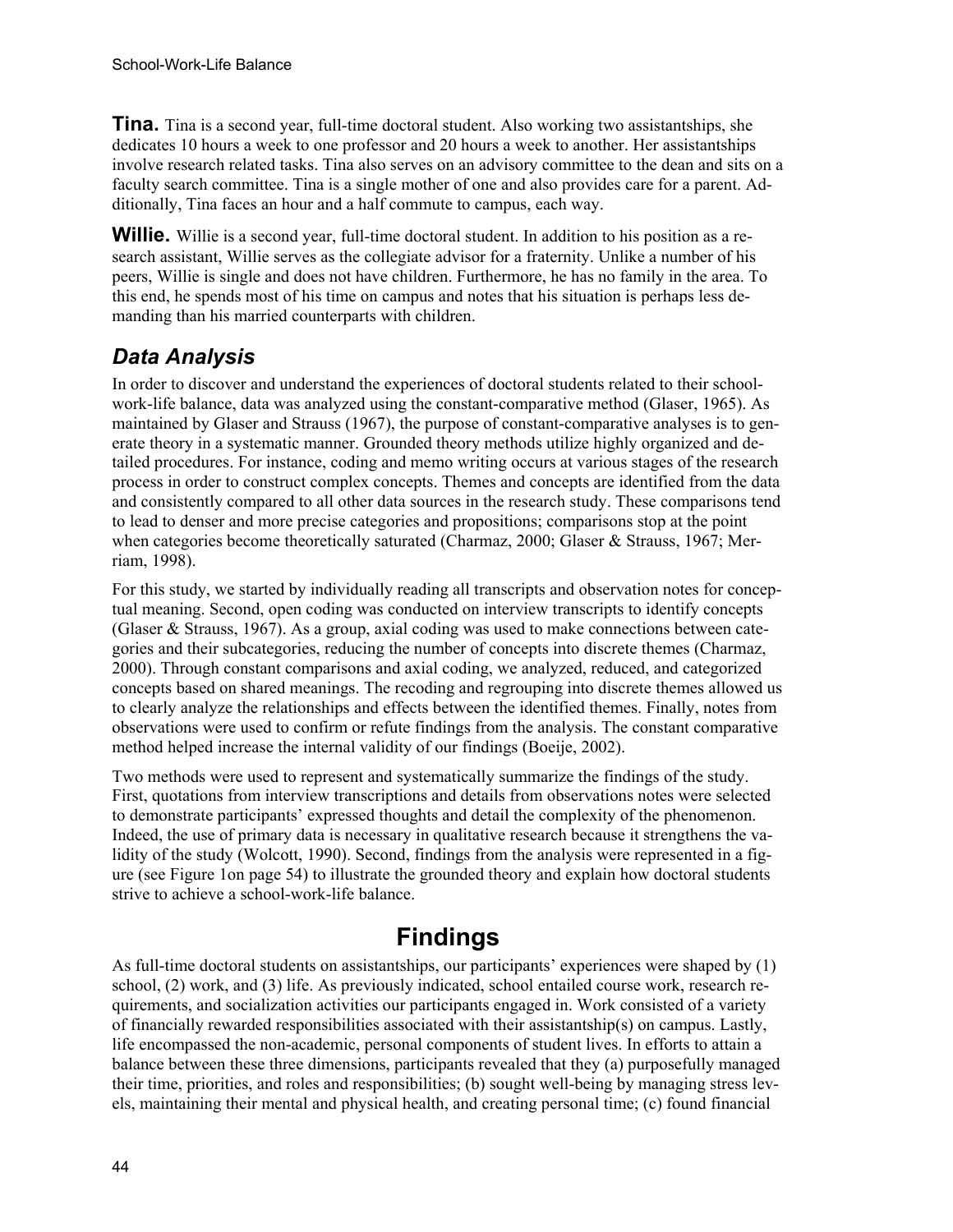and emotional support from various individuals and student services; and (d) made tradeoffs. In the following subsections we present these findings supported by numerous data points.

### *Purposeful Management*

Participants purposefully managed factors that were influential in their efforts to obtain a schoolwork-life balance. Specifically, they worked to manage their time, priorities, and roles and responsibilities. Purposefully managing these facets was particularly important because, although our participants were full-time students working "part-time," it often seemed otherwise. For example, when discussing her work responsibilities, Tina suggested "it's a seven-day-a-week job." Similarly, Cindy noted:

… even though you know you're only working part-time, I feel like I'm working fulltime because the load can be a lot. But you just make the time; set a plan, there's definitely a balance between work, school, and helping family, even though my brother is an adult himself. It's really just about time and planning.

In addition to feelings of working full-time, given that each day was different, participants had to further manage these facets. For example, when asked about what her typical day looked like, Lisa began by discussing her family's morning routine, but shortly concluded "there's no real typical day."

I have to say that there's no real typical day. It's hard to say. But if there is, if I'm not traveling, if I'm not doing data collection that's off site…then usually [I'm] working on deadlines for conference proposals, drafting conference proposals, writing, finishing a book chapter, and finishing a manuscript that was due for submission.

Having set up the context in which these full-time doctoral students find themselves, in the following sections we present how participants strived to obtain a school-work-life balance by managing time, priorities, and roles and responsibilities.

#### **Managing time**

As suggested by our participants, time is an integral component to school-work-life balance, particularly because as time is allocated to one domain, less time is allocated to another. As suggested by Lisa, embarking on a PhD means having to "balance your time differently." Although no day is typical, our participants tried to maintain some type of normalcy to their daily schedules. Thomas spoke of the importance of managing his time, drawing attention to the fact that his family-life and his work-life are structured into specific timeframes throughout his day. Thomas explained:

I usually drop my daughter off at school and get here around 8:00 a.m., maybe 8:15 and I try to keep up with class readings and I'm teaching a course so I'm trying to keep up with plans and grading. My schedule is pretty flexible. I have one course where I meet on Monday evenings around 5:00 p.m. and then I teach my course on Tuesdays and Thursdays from 11:00 to 12:15. Usually mornings are pretty crammed. I try to get as much done as possible. I go to lunch with friends, other doc students for about an hour or so. Then I come back and work on papers or try to get stuff done for my research assistantships for my professors. So basically from 8:00 to 12:00, really busy, then lunch, then come back and from 12:00 to 5:00 really busy.

All students alluded to the fact that how they manage their time is imperative to balancing numerous tasks, whether school, work, or life related. However, although participants acknowledged the value of time, consistent with previous studies on doctoral students, they struggled with time management (McAlpine, Jazvac-Martek, & Hopwood, 2009; McCoy & Gardner, 2011).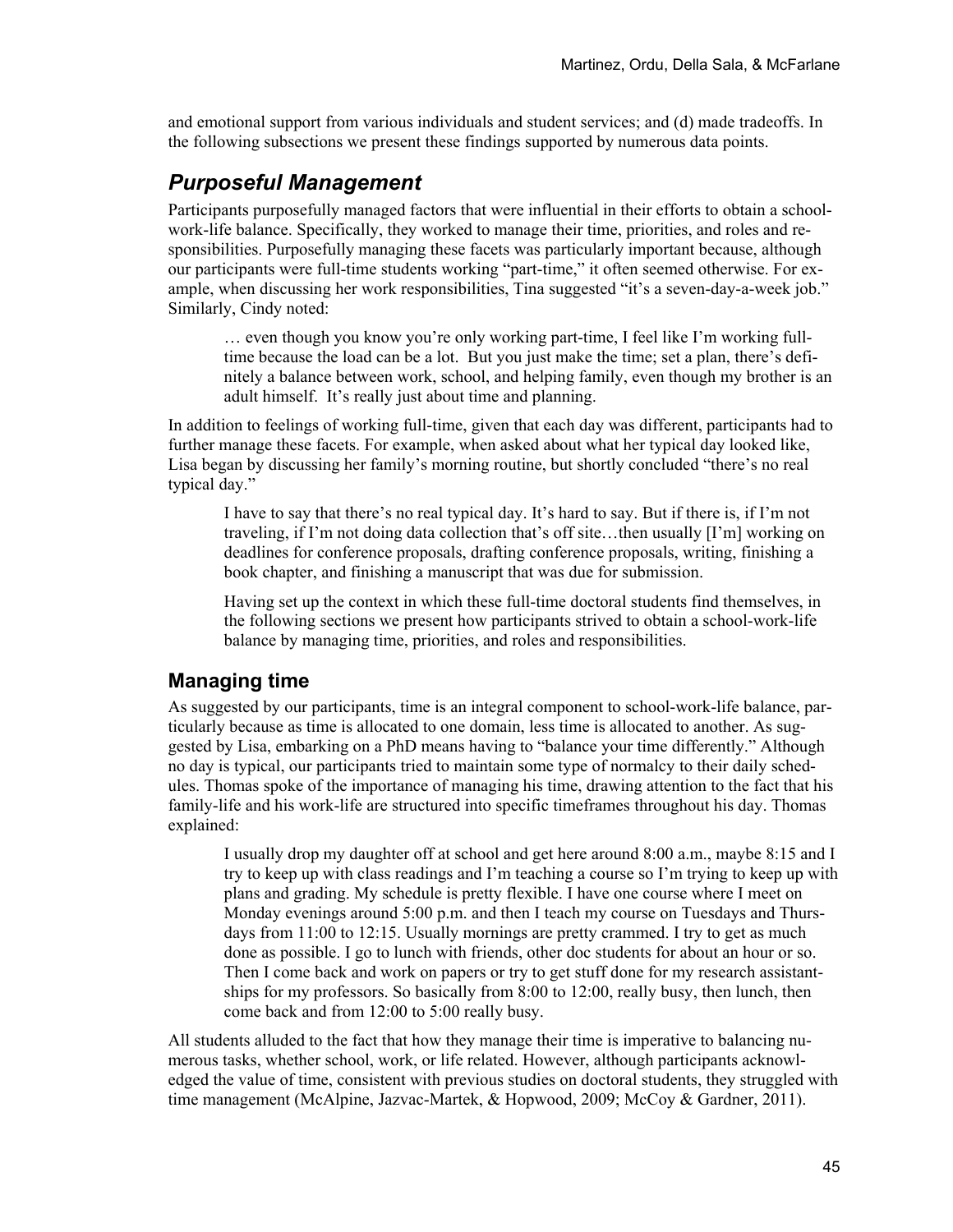When asked about their greatest challenge as doctoral students, 4 out of 5 participants cited time management. Although they made concerted efforts to manage their time, they still found themselves running out of time, working till the last minute, or, as Tina said, at "the  $11<sup>th</sup>$  hour." Of this she said:

I've had to really learn how to manage my time better and I'm still having to learn because I'm still not as good as I'd like to be, I'm still finding myself at the  $11<sup>th</sup>$  hour doing things that I really wish were not being done at the last minute. I think part of that comes with wisdom of learning when to say no. I guess maybe early on though, I feel if I'm really asked to do something, I'm going to jump at the opportunity because that's the only way I'm going to know if that's something for me in the future or not. So I guess the biggest challenge for me has been juggling so many things without dropping one of those precious little balls. Fortunately, when I have occasionally dropped one, it has bounced back up, they don't fall and break, but that's been the most difficult thing, is time management

Willie also expressed similar sentiments in terms of time management. He shared his experience of this "greatest challenge" as follows:

The greatest challenge [has been] time management, we all hear that in whatever you do. It's like time management, you've got to structure your time, but here it's like the importance of getting your schoolwork done because that's why we're here, but then you're working with your professor and they have projects going on, but then on top of that you want to get your own stuff out there, and try to go to conferences and present and try to work with your advisor, plus what you have to do for your assistantship in addition to like your own personal projects that you're trying to get out, it becomes like a challenge cause everything is pressing, everything has a major deadline, everything needs to get done, so after a while you just become like "oh my God I got to get this done." But, learning to structure that time and being like "ok I can devote like a couple hours to this and then do that."

Given that "everything is pressing, everything has a major deadline, everything needs to get done," our participants found it necessary to prioritize. This finding is discussed below.

### **Managing priorities**

As previously specified, for our participants no two days were the same. Therefore, priorities were managed on a day to day basis. As stated by Tina, "everything comes down to a day-by-day, issue-by-issue determination of what is most important at this moment in time." Nevertheless, as acknowledged by Tina, sometimes "the tyranny of the urgent rears its ugly head." When discussing her work responsibilities for two different professors, Tina noted:

I think it is pretty balanced. And I think that unfortunately the tyranny of the urgent rears its ugly head. With a national conference coming up in two weeks, a lot of my focus has been on working with [said professor] in getting ready for the conference, so some of my other work has kind of taken a back seat, but I'm still working on it, it's just not as much of a priority right now. It's a juggling act, and sometimes I touch one of the balls more often than the others when I'm juggling, but they are all still going.

Once students determined what was most important, it required saying "no" to other things. For some students this was particularly hard as they often felt they needed to accept every research, teaching, or service opportunity that presented itself, in efforts to secure a future position in academia. This notion primarily grew out of their socialization experiences (Austin, 2002; Weidman & Stein, 2003). According to Lisa, "…typically professors will say 'Oh, you know, do you want to help? Are you interested in doing this? You know you can get a publication out of it'. So you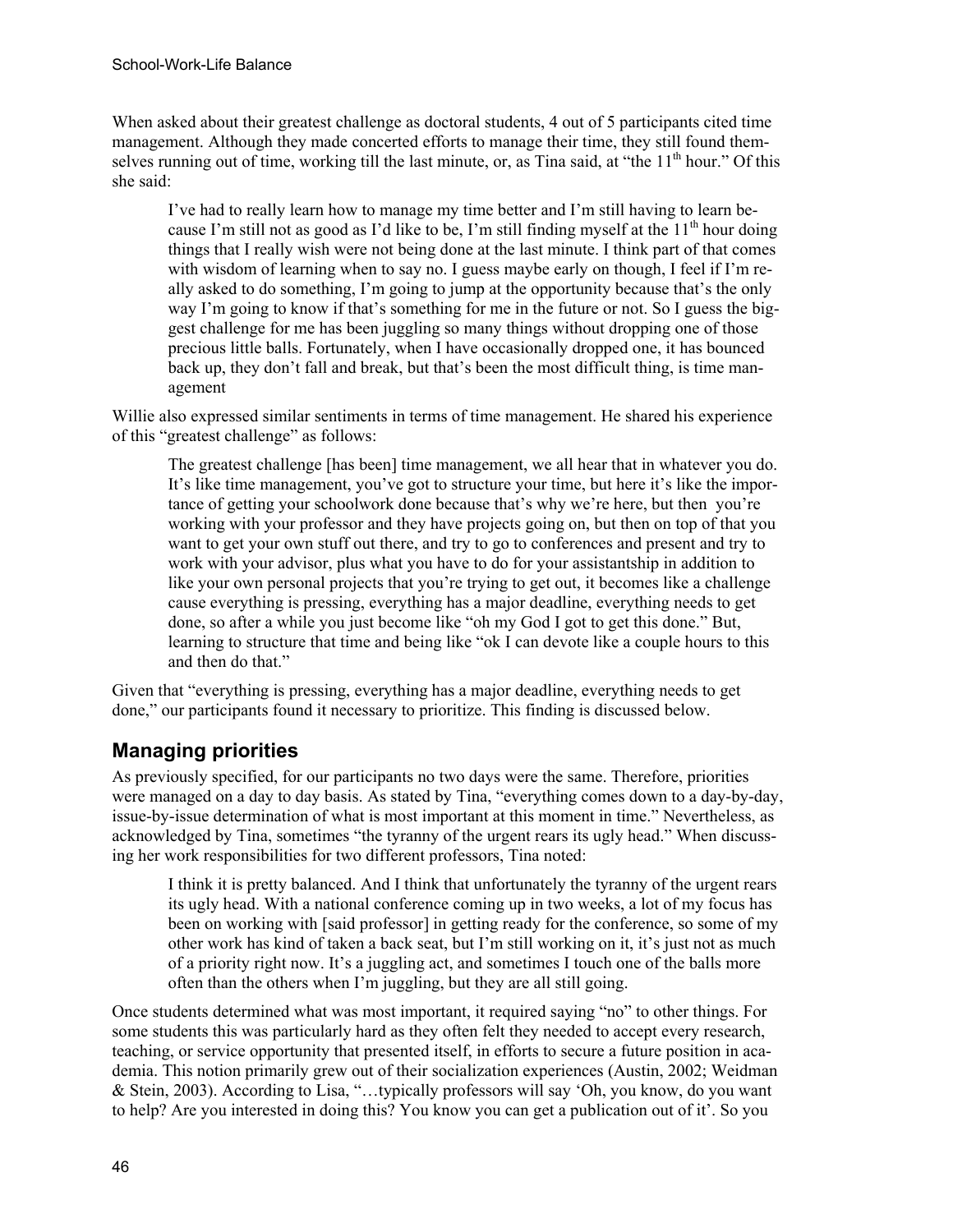sign on to do that and the next thing you know you're, it sounds interesting, but you've got 3 or 4 extra projects on top of all your other work."

Lisa, who eagerly accepted almost every opportunity that presented itself during her first year, learned the hard way, especially when personal issues emerged. Therefore, during her second year, she began to manage her priorities more intentionally:

Again it got pretty severe last semester, there was really nothing I could do except keep plugging away [at] what I had to do to get all the things done. It was like nonstop really for the last two months of last semester. And this semester...I'm just not taking on anything else unless it specifically relates to my research area or something I am initiating on my own. I won't be taking on any other projects.

In efforts to achieve all that needed to be accomplished, Thomas was also strategic. Specifically, his "top priority work" was taken care of in the morning. Additionally, he managed his work priorities around his life priorities.

I try to get all of my top priority work while I'm here [at work] and then in the evenings I take a break until my wife and my daughter go to sleep. My wife goes to bed about 9:30 or 10. My daughter goes to bed around 8:30. Then I'll read or do some work on a paper that is not pressing. So I don't try to do any hardcore brainwork in the evenings cause I'm pretty spent.

Willie was very clear on his priorities. Specifically, Willie put school first because he believed everything depended on it:

The first thing is like my schoolwork because if I don't get something in for school or my class then if I get put out of school there's no assistantship, and there's no need to worry about presentations, and conferences because you're not here. There have been certain situations where there were conferences or proposals due, but it was kind of like something personal for me that was extra, but there was a lot of class work that was due so I had to make a choice, it was like do I get this paper done or do I try to do all of this and kind of half-ass a paper, but like for me education is first and I'm here to be a student and so I usually will prioritize that and then comes like obviously the assistantship work and everything else so that's kind of like how it goes.

In addition to prioritizing tasks, students prioritized their roles. Students' life roles (e.g., parent, daughter, spouse) always took precedence over their roles as students and graduate assistants. For example, Tina's identified her daughter as her main priority, accordingly Tina noted, "sometimes you have to put down the doctoral studies to deal with a daughter who is having a rough time with something or whatever." Similarly, Lisa's main priority was her family. Yes, she was concerned about "pleasing" the people she was working for, but ultimately she worked to ensure that her family was "... happy and that everything that needs to get done for them gets done." These examples lead us to our next theme: managing roles and responsibilities.

#### **Managing roles and responsibilities**

As previously noted, graduate students carry various and often competing roles. According to Haynes et al. (2012), "the differing roles of graduate students contribute to and detract from their program fulfillment and life satisfaction" (p. 3). However, our participants whose roles included students, graduate assistants, parents, spouses, caregivers, siblings, and organization advisors, among others roles, worked to counter this dilemma. Specifically, they attempted to manage their multiple roles and responsibilities to work in accord. Tina, for example, has been successful in managing her school and work responsibilities to work in her favor via "purposeful assignment placement." She explains this notion below: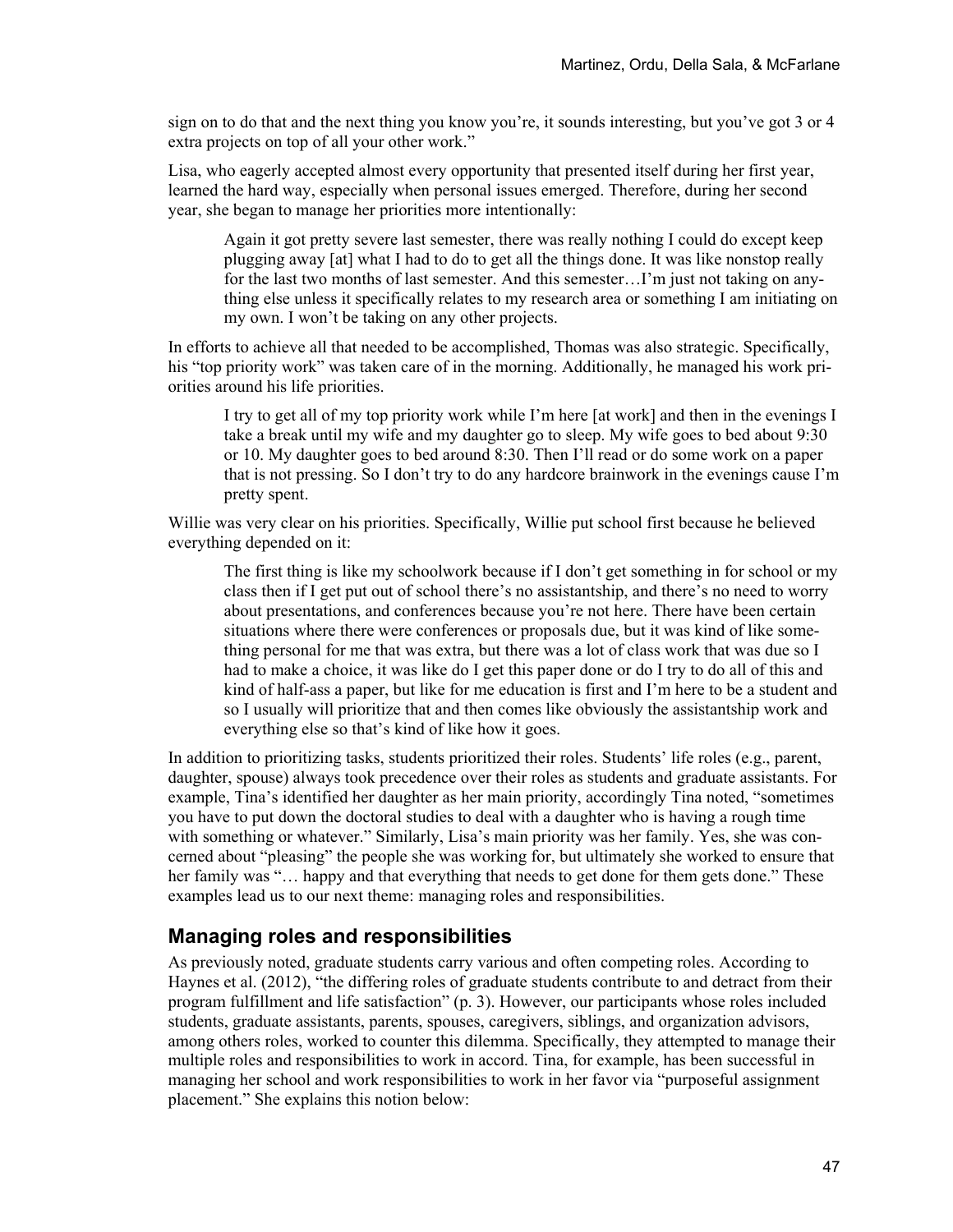The courses I'm taking this semester are tying in beautifully to what I'm doing with my research assistantship, in terms of the projects that I am doing. For instance, for my [said] class we have to write a research proposal, and so I am able to do that using data that I am already analyzing for [said professor]. I have to do a literature review for another one of my classes and so I can do that with one of my assistantships because I'm going to be doing a literature review anyway for [him/her], so I don't know if I would call it doubledipping, I would prefer to call it purposeful assignment placement. So they actually balance out nicely.

Tina also frequently attempts to manage her roles and responsibilities as a mother and doctoral student. Although not entirely successful in the following example, in the end, both role obligations were fulfilled:

Last weekend, my daughter had a visit scheduled for a college, my intention was to go work somewhere on the computer while she was doing her tour, when we got there I realized they had all kinds of stuff for me to do too, like financial aid seminars and so forth, so I didn't get any work done on Saturday. But that was okay though since I needed to do that for my daughter on Saturday, so on Sunday, I did my work.

Like Tina, Thomas and Lisa purposefully managed their role and responsibilities as parents, students, and graduate assistants. Thomas, for example, strove to make it home by dinner to spend time with his family and then continued working once his wife and child were asleep.

I usually try to go home to have dinner. Sit down with my wife and my kid. Read to my daughter and spend some time with her on her homework before she goes to bed around 8:30. And then I do more reading or work.

Lisa at times was unable to make it home early or in time for dinner, but still dedicated time to her children. As she continued to work, we observed that they joined her on campus. Cindy also managed her roles and responsibilities as a student and graduate assistant in accord with her responsibilities as an older sister. Cindy's brother, who was currently attending school at a nearby college, depended on her for transportation. Cindy explained how she worked to meet her obligations:

…his classes are every day, so Monday/Wednesday/Friday is one class. So those days I drop him off and I'll pick him up, cause his class is only from 9 to 10 a.m. And then I drop him off and go to work, so those days I cut down my work hours. Tuesdays and Thursdays he has class at 8 in the morning so I drop him off, go home, and get ready for work, and then he takes the bus to [Bustle], and we ride home together. If it's a day I have class, it depends. On Tuesdays I can drop him off then come back to campus for class and Wednesdays, he's already at home, so I just stay on campus the rest of the day. So we have a little system going on.

As Cindy and her brother had a system to make sure they both made it to school, our participants had a system to seeking well-being. This theme is discussed in the following section.

### *Seeking Well-Being*

Evidently, as discussed by our participants, attempting to "juggle so many things" can take a toll on student's well-being. As noted by Haynes et al. (2012), "well-being can be viewed with both a health and a social lens" (p. 2). Our participants specifically spoke of well-being from a health perspective. They noted that a school-work-life balance was imperative to one's well-being. Willie painted a drastic picture of how the lack of a work-life balance can have a negative impact on one's well-being. Of this he said, "…a work-life balance has to exist for your health and your sanity." By the same token students felt that in efforts to achieve a work-life balance they had to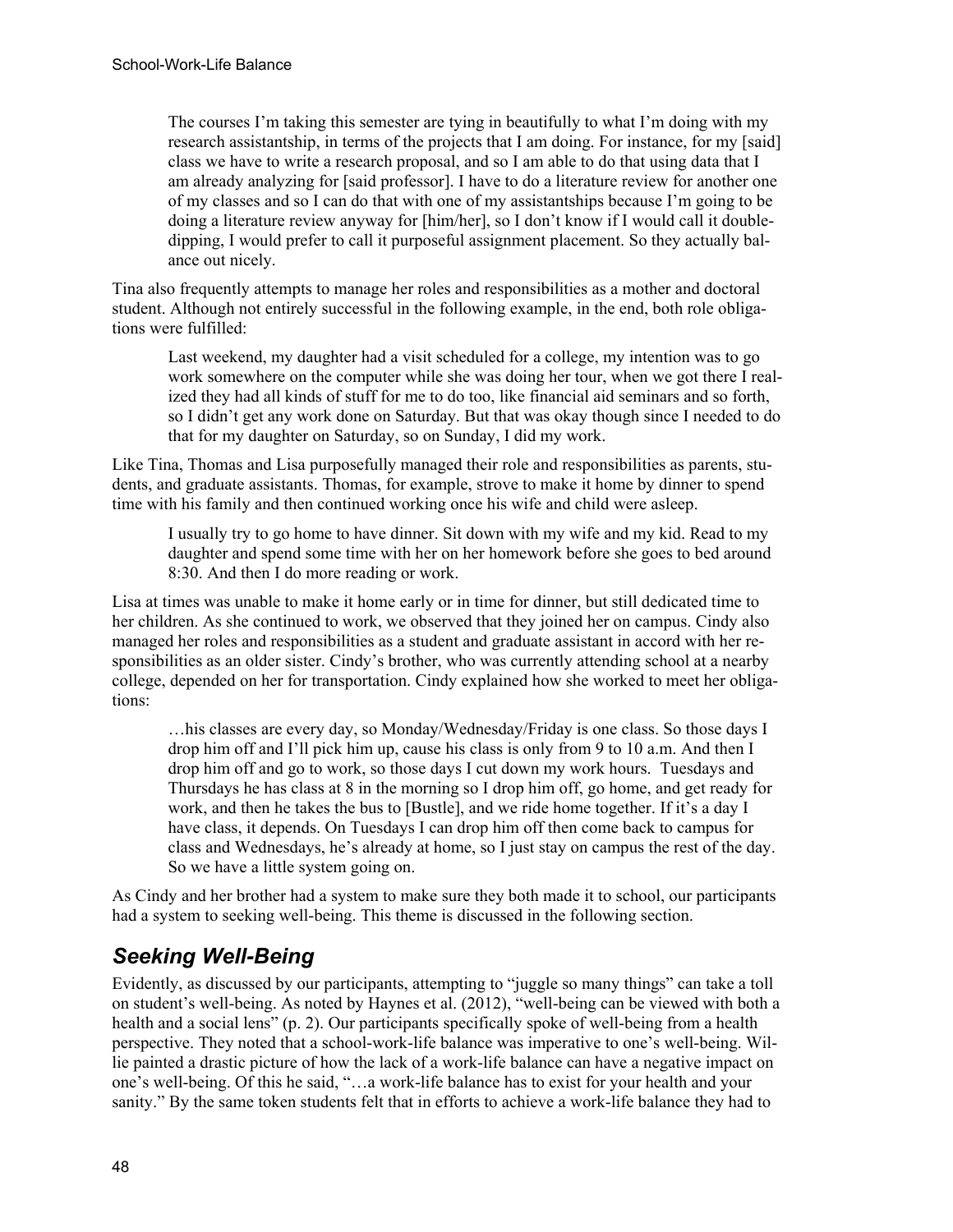seek well-being. Consequently, students worked to maintain their health, manage stress, and find some personal time. Each component is discussed below.

#### **Health**

We define health in the context of how doctoral student maintain their sanity, their physical and mental well-being, and any associated coping mechanisms they use as a result. Exercise helped students achieve both physical and mental well-being. By walking in the mornings, Lisa was able to exercise and clear her mind:

I think one of the things my friends and I would, when the weather's nice, we would go walking in the morning. And it's for exercise but I think it also kind of clear our heads and we can talk and just get outside and get fresh air and clear our minds.

Lisa believed that physical activity was crucial to achieve a healthy balance. Our participants found it necessary to engage in similar activities in their efforts to find a balance between school, work, and life. Although exercise helped release stress, our participants employed additional strategies which are discussed below.

#### **Stress**

As much as our participants enjoyed being full-time students, there were a number of pressures related to school, work, and life that resulted in stress. Stress among graduate students is not unheard of (Offstein et al., 2004). As Offstein et al. (2004) suggested, "Stress is at the core of the graduate student experience and is amplified by conflicting demands and internal conflict unique to this type of student" (p. 396). Stress was brought on by deadlines, limited finances, time, family issues, and taking on additional responsibilities that students felt would help position them for an academic position upon graduation.

Perhaps due to their challenges with time management, reaching deadlines was a primary pressure felt by most of our participants. They expressed the stress that accompanies these deadlines as being constricting and diminishing from their overall sense of well-being. In efforts to release stress, participants employed various mechanisms. Cindy noted that in those moments when she gets really stressed, she cries:

When I have my moments, sometimes I cry. I go into my room and cry. I had a couple of [moments].

Whereas Cindy isolated herself and cried, other students managed stress differently. For instance, rather than isolating herself, Lisa incorporated friends:

I love to get unstressed (chuckle). Let me think, just kind of going out with friends sometimes after school, just having a beer or going out for coffee or something like that, those kinds of things too. Talking to friends a lot helps.

After having a beer or coffee, Lisa and her friends, who are also fellow doctoral students, often found themselves going back to work. Other times, however, Lisa took some personal time. This was true of all our participants in their efforts to seek well-being.

#### **Personal time**

Personal time for our participants was especially important. They expressed that personal time was imperative as they strived to maintain well-being. Tina's personal time took place during her long commutes to campus. Additionally, she took some time to herself when she got home. Specifically, she took 30 minutes of isolation in her room to decompress and transition her mind to home life. Tina shared the following: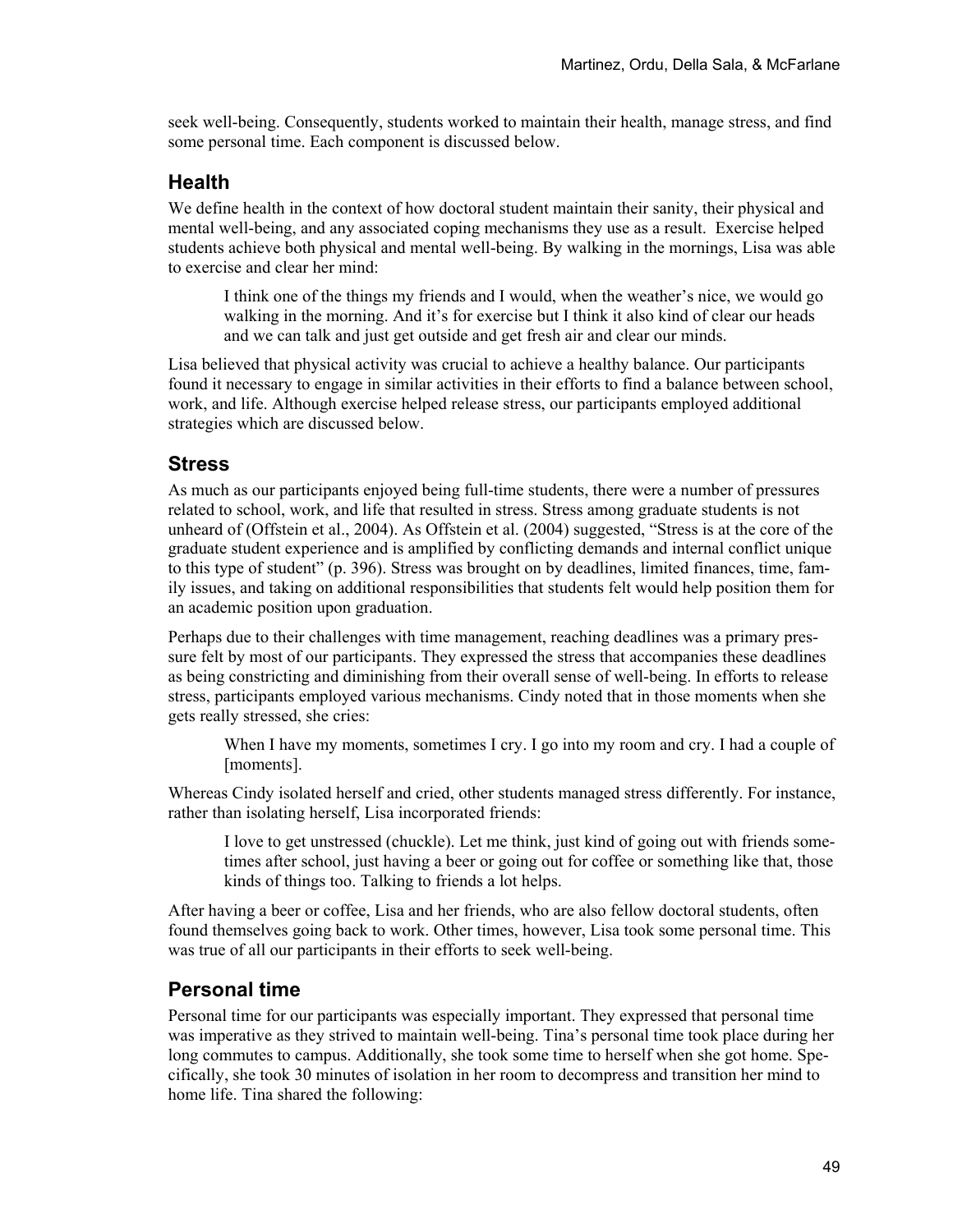I would get home from school and take 30 minutes in my room by myself and my daughter knew that was my decompression time and my transition time.

In the following quote, Lisa describes how she embraces her personal time:

Sometimes just, hanging out with my kids, especially my son who's 8….just watching a TV show with him, as silly as that sounds can be very relaxing and stress free.

Here Lisa enjoys using her personal time with her children. She takes pleasure in the simple things in life, stating how she enjoys watching a TV show with her eight-year-old son. She characterizes these types of moments as relaxing and stress free. Doctoral students with familial obligations describe their personal time with their family to be paramount to their ability to maintain their well-being.

Willie, who had no family in the area and previously described school as his main priority, spent most of his time in the education building.

Most of my days and nights are spent on campus in [the education building] cause that's where my office is and sometimes I feel like I don't know why I pay rent, but, yes, most of my time is spent here on campus either in [the education building] or the library because my office and all of my classes are also in [the education building] so I pretty much live there.

Despite living in the education building, Willie found time for himself. Of this he said:

I feel like there has to be that thing that puts yourself outside the element of being a PhD student and being a grad assistant and as long as that thing, you're not being a grad assistant, you're not being a student, and your just like taking time out for yourself like that's where that balance comes in. We could all very well do nothing but our school work and worry about presentations and like conferences, but we would probably go crazy and you would never get out of this program because the stress and everything else would probably kill you.

While some participants enjoyed personal time on their own, they recognized that efforts to achieving well-being could not be accomplished alone. Consequently, they sought and found support.

## *Finding Support*

Doctoral students relied on various support structures as they strived to achieve well-being, and thus, a balance between school, work, and life. Evidently, as suggested by Stimpson and Filer (2011), "… the fact that graduate students have previously navigated that higher education system successfully does not mean that they will not need assistance as they pursue their graduate degrees" (p. 74). Sources of support sought by our participants included formalized institutional support and social support. Each of these support structures are discussed in the following sections.

### **Formalized institutional support**

As previously cited, "doctoral work is challenging on a variety of levels, stretching often excessively, the minds as well as the emotions, the stamina and the finances of doctoral students" (Hadjioannou et al., 2007, p. 160). This statement spoke to the experience of our participants on different and varying degrees. And while in some instances, students were able to handle these challenges by crying or having a drink, other times they required formalized support. For example, in times of stress related to personal issues, which ultimately started affecting work and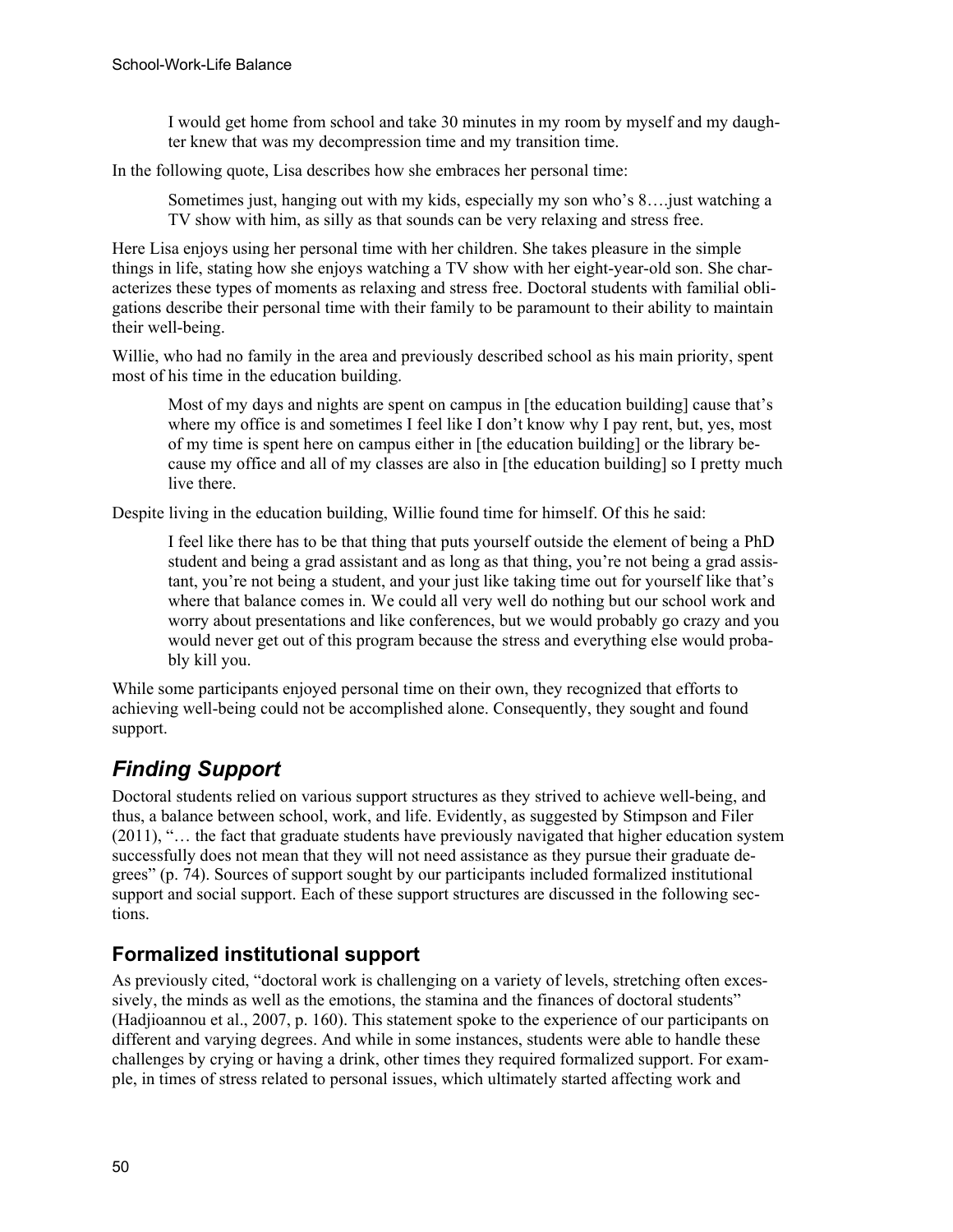school, Lisa sought support through the university's counseling services. She realized that in her effort to find a school-work-life balance that she needed to tend to all areas of concern in her life.

Other students found support from their faculty and advisors. Brus (2006) contended that "inflexibility is one of the least recognized or acknowledged constraints on graduate students with dependents" (p. 36). However, participants with dependents in our study praised their faculty for their level of flexibility. Tina, for example, who faced a total commute of three hours to school each day, shared that faculty allowed her to work from home if necessary. Tina took heart knowing that she has a strong support system to help her achieve balance:

My professors are very supportive of me knowing my long drive, knowing I'm a single mom, knowing that I'm taking care of the house and helping my mom and she's helping me and so forth. My colleagues are supportive as well. If I didn't have the support of everybody in the mix, I think it would be a lot more difficult. Perfect, no. But supportive.

Although faculty members have been identified as a form of social support (Jairam & Kahl, 2012), our participants spoke of faculty as members of the university. Thus their ties were more academic than social.

In addition to finding support from student services and faculty, students found support through financial resources made available through the university and their programs/departments. As previously noted by Tina, "there is no time to work outside of the program, not if you're going to keep your sanity and your health;" therefore, this form of institutional support helped foster their efforts to achieve a school-work-life balance. Thomas described how institutional financial support in terms of his assistantship, reduced tuition fees, and student travel grants has afforded him the opportunity not only to be enrolled, but to enhance his doctoral student experience:

Money is definitely tighter but I found that [Bustle] is pretty helpful with grants. I've applied for three grants for traveling to do research presentations and I've gotten every one of them without a big hassle. That's definitely helpful. Student loans are there. The research assistantship pays 15,000 a year for 20 hours a week and they help with tuition too. I did take out student loans for a couple of summers just so I wouldn't be completely broke, but I don't want to get too far in debt. I'm making less than half of what I made.

As doctoral students are seeking to strike a balance between their work and personal lives, they realized the importance of seeking the support of other people and resources. They understood the importance of seeking support when situations were outside of their locus of control and recognized that the help they received assisted them in their efforts to maintain a balanced life.

### **Social support**

Doctoral students who are able to receive support from their families and friends are able to move towards a more balanced approach to school, work, and life. Thomas finds solace in the fact that his wife is supportive of his educational pursuits by describing how she understands his desire to enroll full-time and pursue additional scholarly work. Thomas found that the support of his partner has been instrumental in his ability to maintain a balance:

She's been really supportive in all of this. She knew I wasn't overly happy in my career as a middle school teacher. She saw I wasn't excited and how I was with my master's program and how I wanted to keep doing scholarly work. She's really supportive. That first year, when I was teaching and taking pretty much a full class load, that was really tough on our relationship, but she supported me through it and now I learned to balance things and to make time for them. That's really important for me too. I don't just do it for them.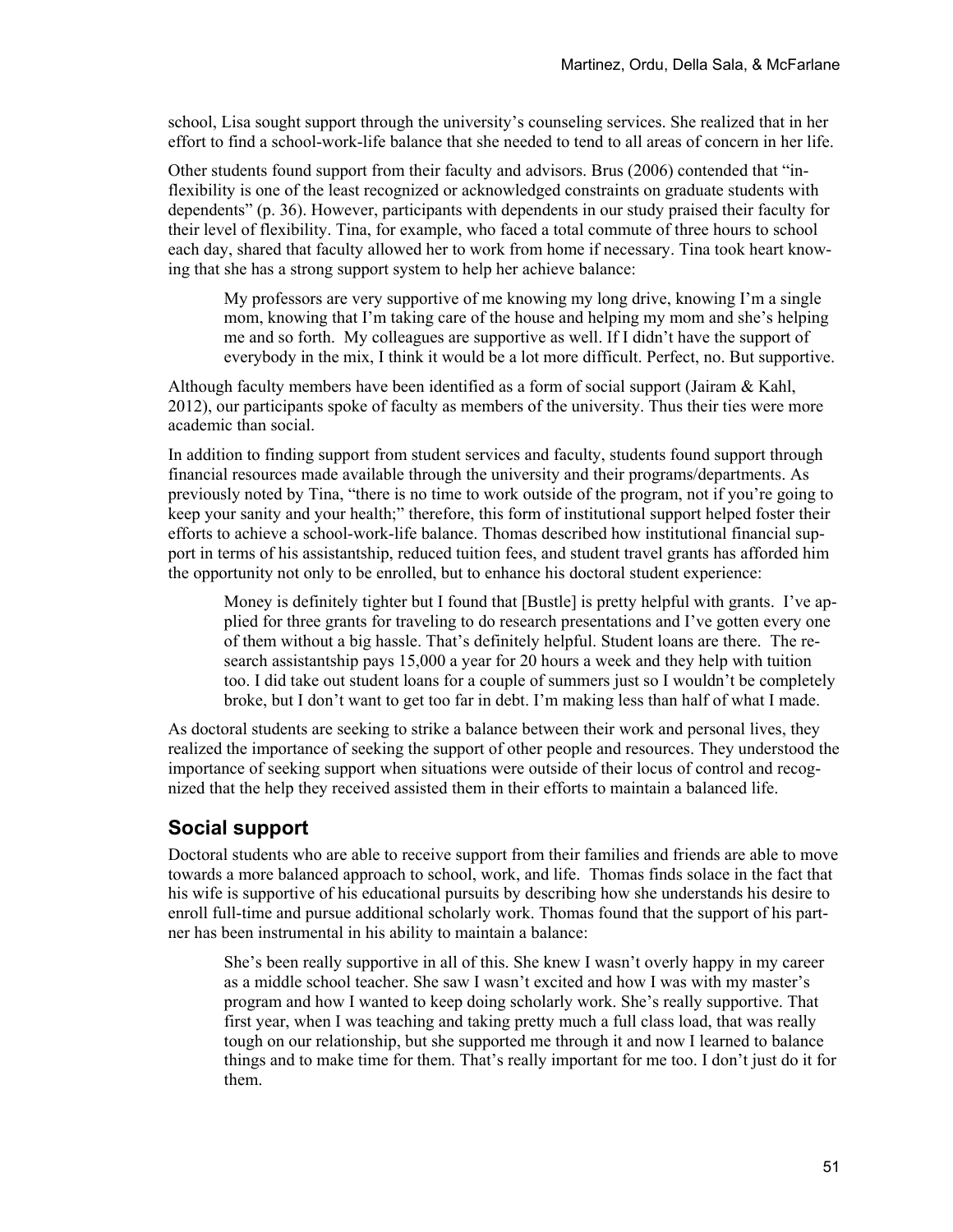Tina also found support in her family; she felt very fortunate that both her mother and daughter were very understanding and supportive. Cindy found support through her involvement with a student organization on campus. Lastly, all of our participants found support in fellow doctoral students.

## *Making Tradeoffs*

As doctoral students strived to achieve a school-work-life balance, various tradeoffs existed. Examples included finances, time with family, and time for self. As previously noted, prior to enrolling in school full-time, all our participants held full-time salaried positions, and although most participants felt as if they were currently working full-time, their income did not amount to such. To this point, Cindy, who was in her first year of study and thus had just recently experienced a significant decrease in income cited a trade-off in finances. Of this she said:

Sometimes I miss working full-time to be able to afford little things like my hair, nails, and other stuff I took advantage of while I was working. I have to budget out everything now so I don't get myself into a super debt. I didn't want to have too much debt.

Tina also cited financial trade-offs. Nonetheless, asserted "I don't really know any doctoral student that hasn't made financial sacrifices, there is no time to work outside of the program, not if you're going to keep your sanity and your health." Tina believed that despite all of the things she was "juggling" she had "… not seen anything suffering in terms of [her] personal life. I still have plenty of time to spend with my daughter, I have my weekends with her, I have my evenings except for the evenings that I have class here, but I still get home at a decent hour."

Conversely, both Thomas and Lisa cited less time with their families as a trade-off. Lisa, for example, stated:

… my life is very busy and if I had my way I would spend more time with my kids and be able to pick up my kids from school and help them with activities but I'm not always able to do that because of my heavy schedule.

Although our participants were full-time students, given the demands placed students by life and work, school was often the tradeoff. Of this, Lisa disappointingly noted:

…it's all the work I have to do for my job to go through the program. I don't feel like I'm getting as much out of my courses as I could if I wasn't working so much. So, um cause I'm thinking I could really study and read this but there no more time to read. So I do what I can, not saying I never ever do it umm, let me think for a second, I'm not saying I don't do it but it's the last thing, it's so, I mean, even with my school work , again projects that I'm on with other people are going to take priority over things that I do for myself because I feel like as part of a team you need to pull your weight and you can't let other people down and so umm, that's kind of the order, the order of operations in the doc life but um I do wish I could work less, so that I could read more, forget, you know beyond my class reading, you know like reading a journal, that's not assigned is not happening right now. And it's really a big shame because I feel like I'm not getting as much as I can out of the program.

In the following sections we discuss our findings, followed by our conclusion and recommendations for practice.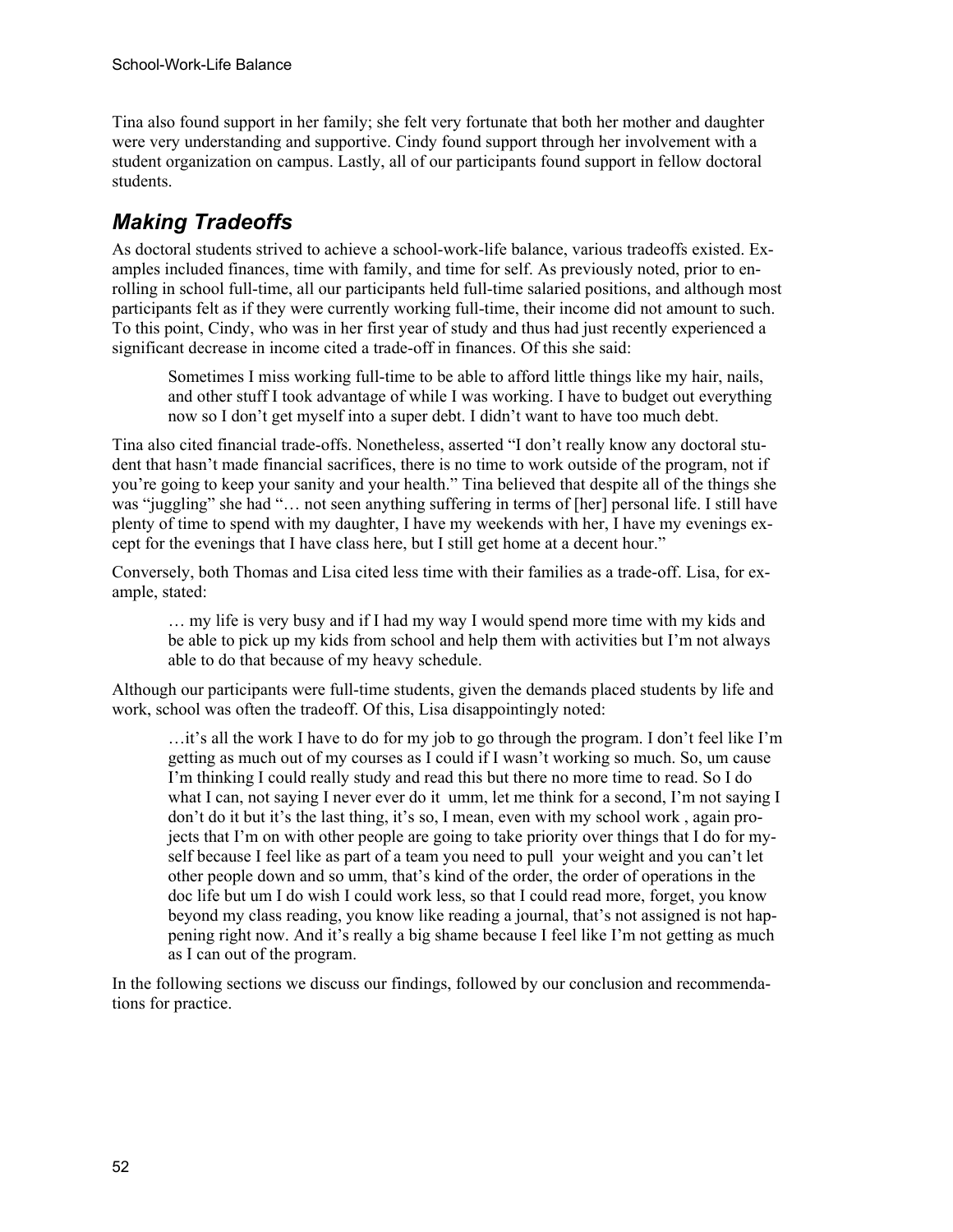## **Discussion**

This study highlights the various ways full-time doctoral students strived to obtain a school-worklife balance. Based on the findings, we discovered that our participants aimed for balance through: (a) purposeful management; (b) well-being; (c) support; and (d) tradeoffs.

Participants in our study acknowledged the importance of school-work-life balance and although not always successful, they were intentional about managing factors they found influential in their attempts to achieve it. Specifically, they managed their time, priorities, and roles and responsibilities. Students acknowledged their challenges with time management, while "juggling" multiple roles and responsibilities. Nonetheless, they worked to improve their practices. They strategized and aligned the responsibilities associated with their different roles to work in concert with each other. Tina, for example, carried out what she termed "purposeful assignment placement." By linking her class and work assignments, she was able to maintain a satisfactory life. As quoted earlier, she had "not seen anything suffering in terms of [her] personal life."

Although this study was not designed to explore differences between students with children/dependents and those without any, we found that single students with no children faced more challenges with time management in comparison to their peers with family. As previously noted, Willie wondered why he even "pa[id] rent " as he spent most of his time on campus. Additionally, although our parents were involved in more projects than our non-parents, non-parents appeared more stressed.

Students' desire for balance also led them to seek well-being by observing their health, reducing stress level, and creating personal time. Exercising, and releasing stress, either by crying or having a drink, helped students continue carrying out their roles and responsibilities.

Although the multiple roles participants carried were sources of stress given the responsibilities that came along, they were also sources of support. As highlighted in our analysis, support from our participants' families helped them in their efforts to maintain balance. Support provided by the institution was also instrumental in helping participants balance school, work, and life. In addition to student services such as counseling and supportive faculty, financial support played a significant role in facilitating a school-work-life balance, especially as working outside of the program was deemed as negatively impactful on one's physical and mental health.

As helpful as the institution was, some participants identified some programmatic practices that obstructed their efforts to achieve school-work-life-balance. Specifically, course offerings challenged some of our participants' efforts for balance. Although "not all doctoral programs welcome part-time students and some faculty may even caution against pursuing a program parttime" (Gardner & Gopaul, 2012, p. 73), Bustle University's doctoral education programs are welcoming and cater to part-time students, particularly via course offering. As noted by Shulman et al. (2006), "to meet student needs, many education doctoral programs teach the majority of classes in intensive evening or weekend formats" (p. 26). The practice of offering evening courses, although common among education doctoral programs, compelled students to stay on campus all day. Additionally, although thankful for financial resources provided by Bustle, participants highlighted the low wages. As previously noted, some of our participants had taken on an additional assistantship to support themselves financially. The extra assistantship added 10 more work hours to a schedule which already seemed, for some students, to be that of a full-time employee.

Evidently, as students engaged in purposefully managing certain components that impacted their experience, tradeoffs were inevitable. Tradeoffs differed for students based on what they identified as their priorities. Nevertheless, overall our participants were satisfied with their experiences at Bustle University and believed that the sacrifices they were currently making would pay off at the end. At no time during the interview or our observations did participants indicate any inten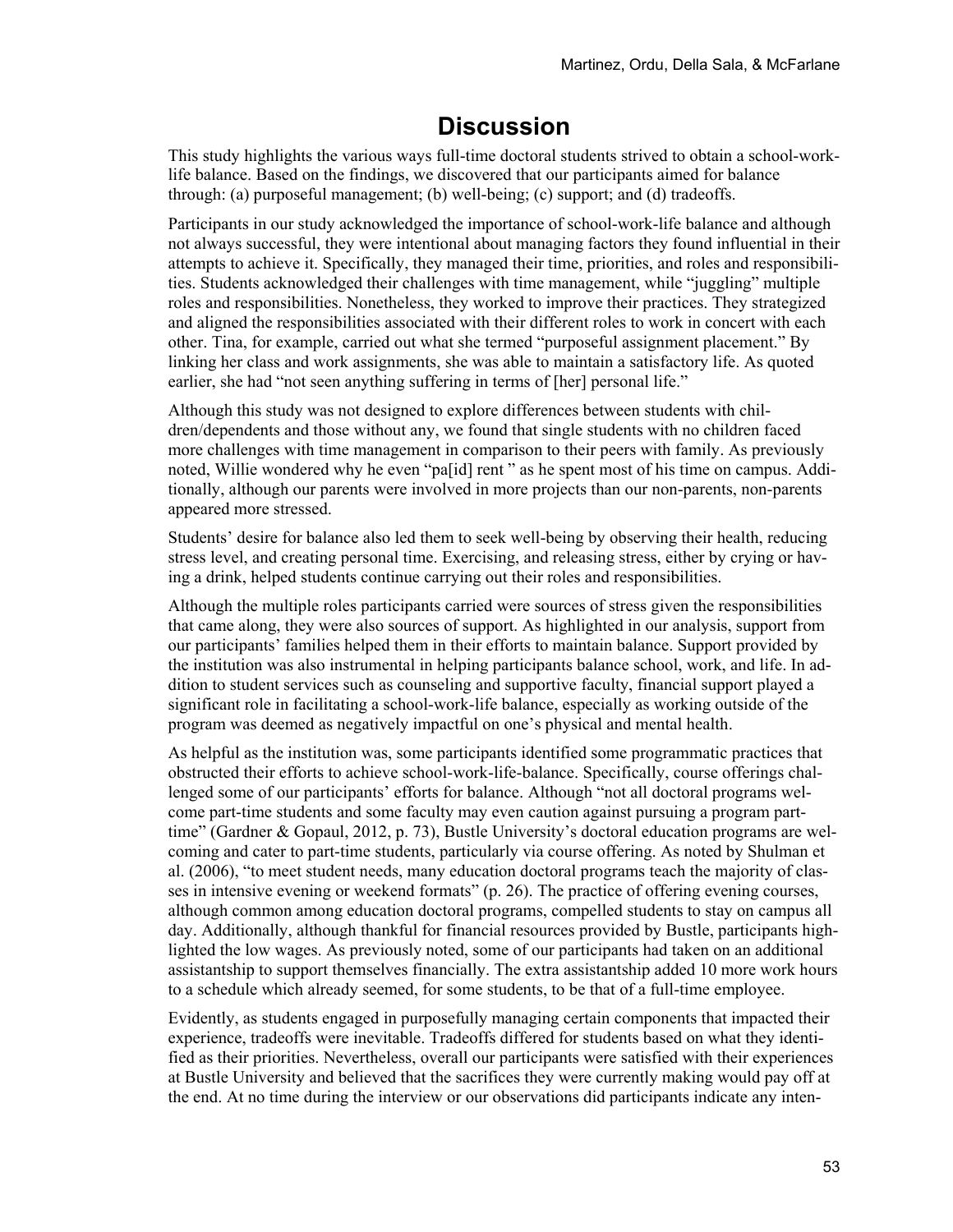tions to leave their programs. We attribute this to their efforts to achieve a school-work-life balance.

Figure 1 illustrates a working theoretical framework that emerged from the data analysis. Participants developed structure and sought support in their effort to obtain work-life balance. What was inherent in all participants' perspectives was the need for well-being, including health, stress, and personal time. Indeed, participants expressed that mental and physical health was necessary in order to achieve work-life balance. In the following section we conclude our study and provide recommendations for practice and future research. The recommendations are primarily based on our analysis, but also include recommendations provided directly from the participants based on their experiences.



**Figure 1:** In efforts to obtain school-work-life balance, participants purposefully managed factors influential in their efforts to obtain a school-work-life balance, sought support, and made trade-offs. What was inherent in all participants' perspectives was the need for well-being, including maintaining their health, managing stress, and creating personal time. Indeed, participants expressed that mental and physical health was necessary in order to achieve school-work-life balance.

# **Conclusion & Recommendations**

Although work-life balance is a widely researched field (Byron, 2005), few studies have explored the experiences of doctoral students (Stimpson & Filer, 2011). Bearing in mind the struggle that graduate students often experience in balancing their academic and personal lives (Brus, 2006), this research explored how, and to what extent full-time doctoral students strive to obtain a school-work-life balance.

Based on these findings, we believe programs can facilitate degree completion for students by continuing to provide financial support, flexibility in school and work schedules, and student ser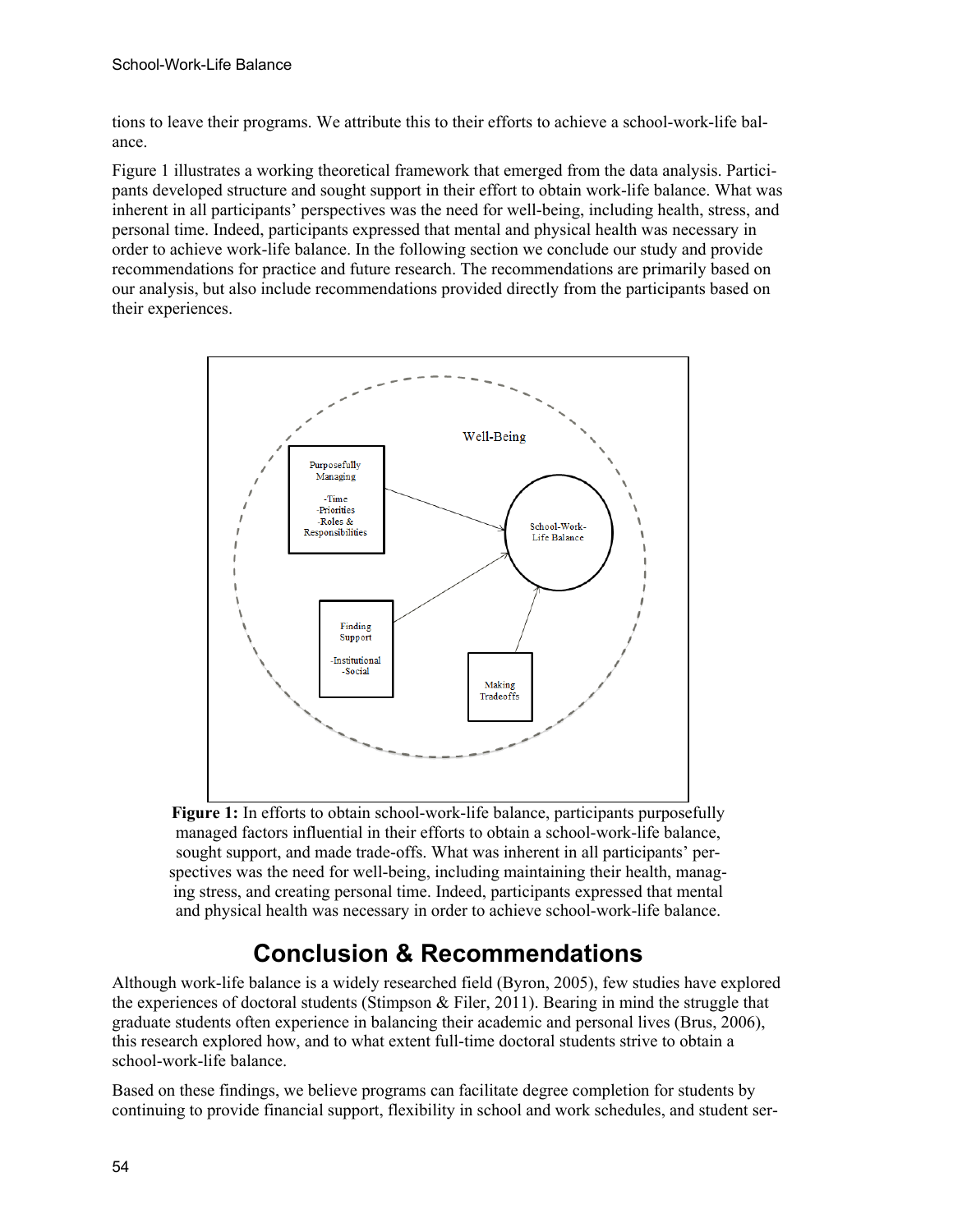vices tailored to address doctoral student needs. For future and current doctoral students, our findings may help them think about ways to attempt to balance their school, work, and personal lives. Our paper presents the voices of both male and female students; nonetheless, we acknowledge the small number of participants. Consequently, for future research we recommend targeting a greater number of participants.

In light of our participants' experiences, the following recommendations are offered for programs, departments, and institutions committed to supporting school-work-life balance efforts of students, which may ultimately contribute to successful degree completion:

1. *More courses offered during the day.* Participants discussed the importance of and sacrifices they made to go back to school full-time; however, some expressed that limited departmental course offerings countered their motivations and did not support their efforts to balance their school, work, and life roles and responsibilities. Some participants felt that their position was not taken into consideration when courses were planned. Specifically, they believed that courses catered more to the schedules of part-time students.

2. *More financial support.* Several participants praised the financial support provided by the institutions, nevertheless, noted the importance of increased financial support both in terms of their assistantships and travel grants. Participants stressed that assuming another job to gain additional income would be counterproductive in their efforts to achieve school-work-life balance. Some of our participants noted that in order to make ends meet, they had taken on a second assistantship, which was currently impacting how they balanced their multiple and often conflicting roles and responsibilities.

3. *Provide flexibility.* Several participants discussed how the flexibility of their faculty members and their assistantships afforded them with the opportunity to find a balance between school, work, and life. More efforts should be made to build in flexibility in the work and school schedules of students, even allowing them to work from home if the assigned tasks and responsibilities can be completed in those confines.

### **References**

- Ali, A. & Kohun, F. (2006). Dealing with isolation feelings in IS doctoral programs. *International Journal of Doctoral Studies, 1,* 21-33. Retrieved from<http://ijds.org/Volume1/IJDSv1p021-033Ali13.pdf>
- Alvesson, M. (2011). *Interpreting interviews*. Thousand Oaks: Sage.
- Austin, A. E. (2002). Preparing the next generation of faculty: Graduate school as socialization to the academic careers. *The Journal of Higher Education, 73*(1), 94-122.
- Bair, C. R., & Haworth, J. G. (2005). Doctoral student attrition and persistence: A meta-synthesis of research. In J. C. Smart (Ed.), *Higher education: Handbook of theory and research, Vol. 19* (pp. 481-584). Dordrecht, Netherlands: Kluwer.
- Bardoel, E. A., De Cieri, H., & Santos, C. (2008). A review of work-life research in Australia and New Zealand. *Asia Pacific Journal of Human Resources, 46*(3), 316-333.
- Baum, S., Ma, J., & Payea, K. (2010). *Education pays 2010:The benefits of higher education for individuals and society.* New York, NY: The College Board.
- Beauregard, T. A., & Henry, L. C. (2009). Making the link between work-life balance practices and organizational performance. *Human Resource Management Review*, *19*(1), 9-22.
- Berkowitz, P. (2003). The long haul. *University Affairs, 2,* 8-12.
- Boeije, H. (2002). A purposeful approach to the constant comparative method in the analysis of qualitative interviews. *Quality & Quantity*, *36*, 391-409.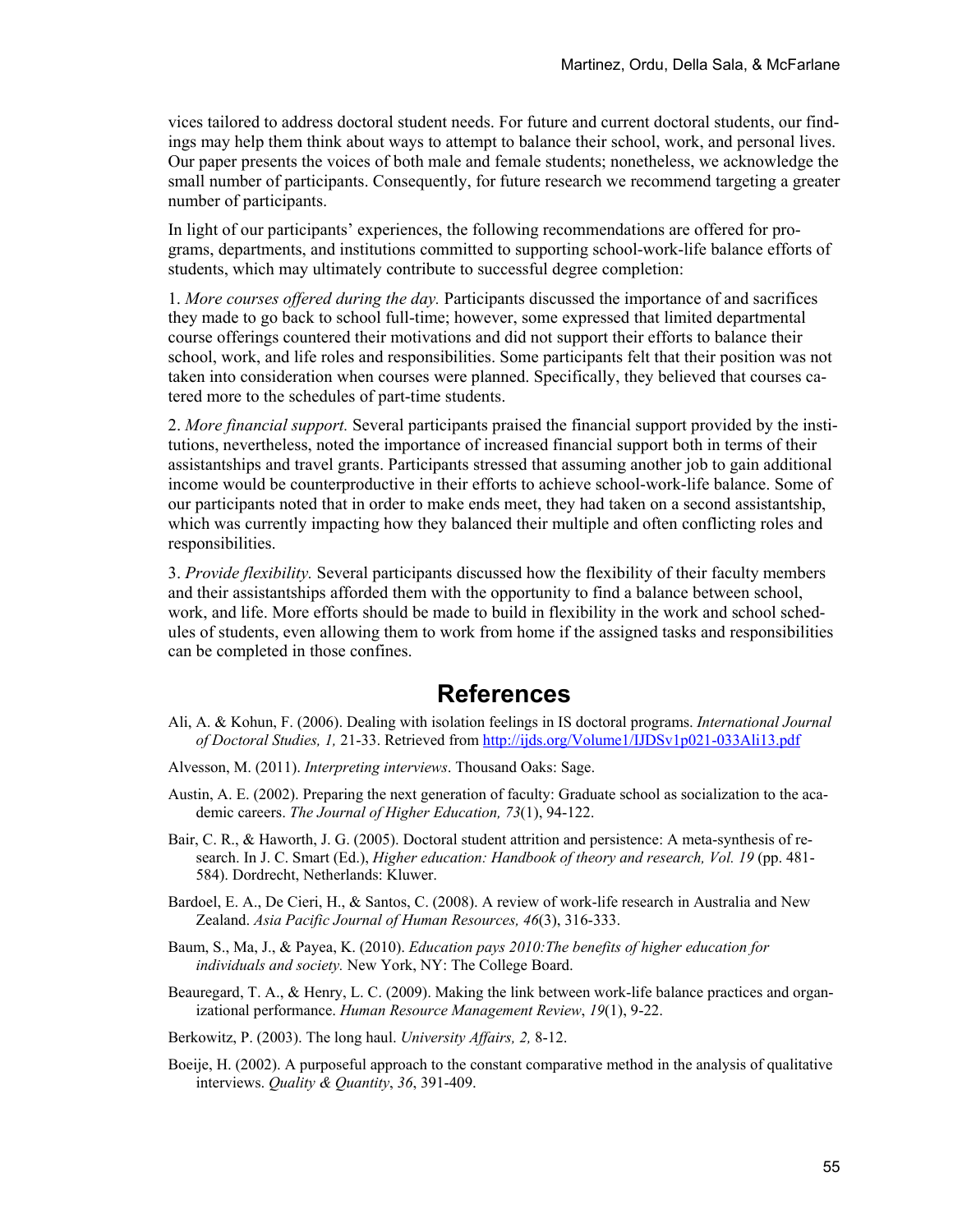- Bourke, S., Holbrook, A., Lovat, T., & Farley, P. (2004). *Attrition, completion and completion times of PhD candidates.* Paper presented at the AARE Annual Conference, Melbourne.
- Brus, C. P. (2006). Seeking balance in graduate school: A realistic expectation or a dangerous dilemma. *New Directions for Student Services, 115,* 31-45.
- Byron, K. (2005). A meta-analytic review of work-family conflict and its antecedents. *Journal of Vocational Behavior, 67,* 169-198.
- Charmaz, K. (2000). Grounded theory: Objectivist and constructivist methods. In N. K. Denzin & Y. S. Lincoln (Eds.), *Handbook of qualitative research* (2nd ed.). Thousand Oaks, CA: Sage.
- Council of Graduate Schools. (2008). *Ph.D. completion and attrition: Analysis of baseline program data from the Ph.D. completion project*. Washington, DC: Author.
- Di Pierro, M. (2007). Excellence in doctoral education: Defining best practices. *College Student Journal, 41*(2), 368-375.
- Drago, R., & Kashian, R. (2003). Mapping the terrain of work/family journals. *Journal of Family Issues, 24*(4), 488-512.
- Gardner, S. K. (2009). Student and faculty attributions of attrition in high and low-competing doctoral programs in the United States. *Higher Education, 58,* 97-112.
- Gardner, S. K., & Gopaul, B. (2012). The part-time doctoral student experience. *International Journal of Doctoral Studies. 7,* 63-78. Retrieved from <http://ijds.org/Volume7/IJDSv7p063-078Gardner352.pdf>
- Glaser, B. G. (1965). The constant comparative method of qualitative analysis. *Social Problems, 12*(4), 436-445.
- Glaser, B. G., & Strauss, A. L. (1967). *The discovery of grounded theory: Strategies for qualitative research*. Chicago, IL: Aldine.
- Glesne, C. (2005). *Becoming qualitative researchers: An introduction* (3rd ed.). Boston, MA: Pearson.
- Golde, C. M. (1998). Beginning graduate school: Explaining first-year doctoral attrition. *New Directions for Higher Education, 101,* 55-64.
- Golde, C. M. (2000). Should I stay or should I go?: Student descriptions of the doctoral attrition process. *Review of Higher Education, 23*(2), 199-227.
- Govendir, M., Ginns, P., Symons, R., & Tammen, I. (2009). Improving the research higher degree experience at the Faculty of Veterinary Science, The University of Sydney. *The Student Experience, Proceedings of the 32nd HERDSA Annual Conference, Darwin, 6*(9)*,* 163-172*.*
- Hadjioannou, X., Shelton, N.R., Fu, D,, & Dhanarattigannon, J. (2007). The road to a doctoral degree: Cotravelers through a perilous passage. *College Student Journal, 41*(1), 160-177.
- Haynes, C., Bulosan, M., Citty, J., Grant-Harris, M., Hudson, J., & Koro-Ljungberg, M., (2012). My world is not by doctoral program…or is it? Female students' perceptions of well-being. *International Journal of Doctoral Studies, 7,* 1-16. Retrieved from<http://ijds.org/Volume7/IJDSv7p001-017Haynes329.pdf>
- Hobson, C. J., Delunas, L., & Kesic, D. (2001). Compelling evidence of the need for corporate work/life balance initiatives: Results from a national survey of stressful life-events. *Journal of Employment Counseling, 38,* 38-44.
- Jairam, D., & Kahl, D. H. (2012). Navigating the doctoral experience: The role of social support in successful degree completion. *International Journal of Doctoral Studies, 7,* 311-328. Retrieved from <http://ijds.org/Volume7/IJDSv7p311-329Jairam0369.pdf>
- Johnes, G., & McNabb, R. (2004). Never give up on the good times: Student attrition in the UK. *Oxford Bulletin of Economics and Statistics, 66*(1), 23-47.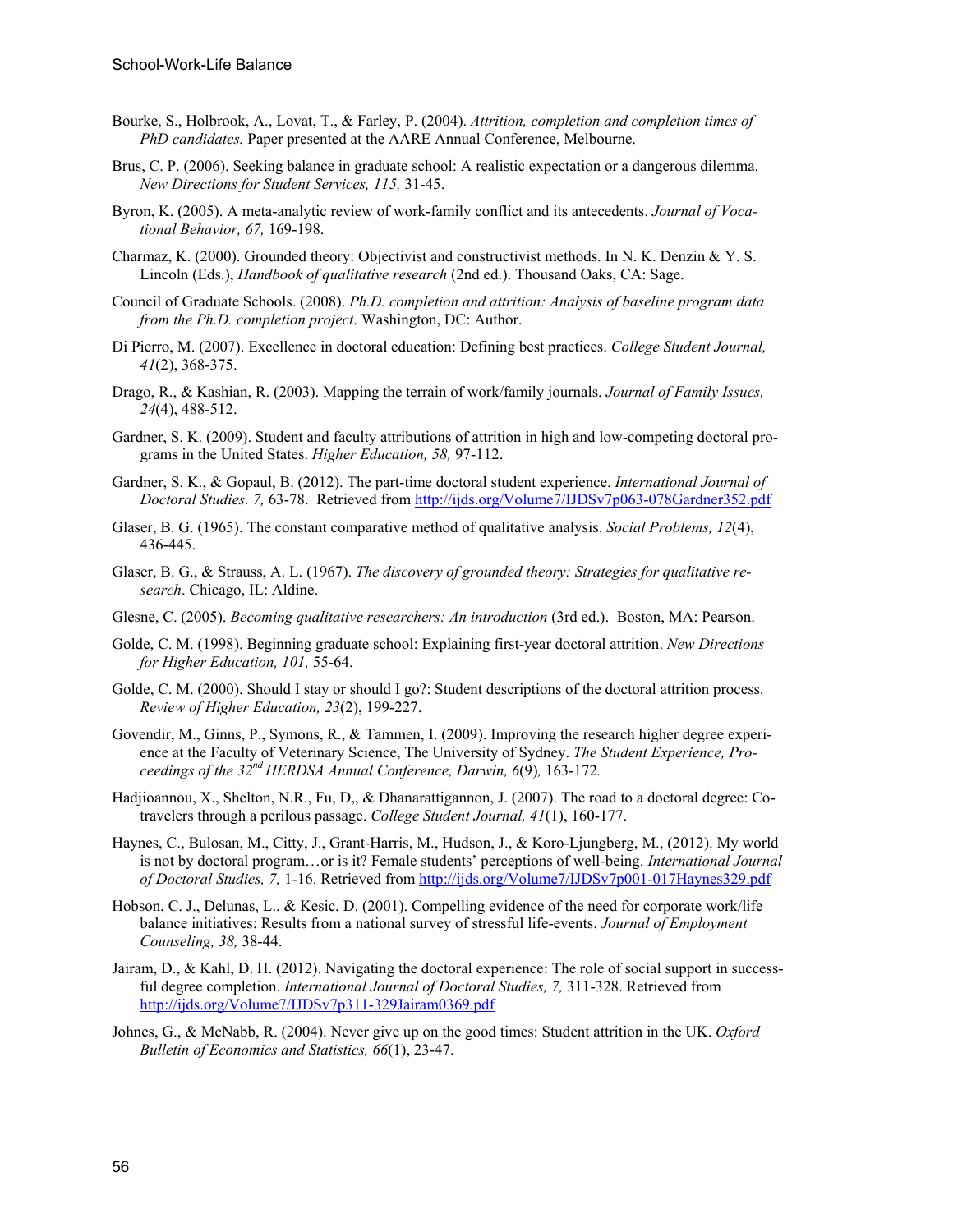- Kamenou, N. (2008). Reconsidering work-life balance debates: Challenging limited understandings of the 'life' component in the context of ethnic minority women's experiences. *British Journal of Management, 19,* S99-S109.
- Keeton, K., Fenner, D. E., Johnson, T. R. B., & Hayward, R. A. (2007). Predictors of physician career satisfaction, work-life balance, and burnout. *Obstetrics & Gynecology, 109*(4), 949-955.
- Kluever, R. C. (1997). Students' attitudes toward the responsibilities and barriers in doctoral study. *New Directions for Higher Education, 99,* 47-56.
- Lovitts, B. E. (2001). *Leaving the ivory tower: The causes and consequences of departure from doctoral study.* Lanham, MD: Rowman & Littlefield.
- Marshall, J. M.**,** Brooks, J. S., Brown, K. M., Bussey, L. H., Fusarelli, B., Gooden, M. A., Lugg, C. A., Reed, L. C., & Theoharis, G. (Eds.). (2012). *Juggling flaming chain saws: Faculty in educational leadership try to balance work and family.* Charlotte, NC: Information Age Publishing.
- Mason, M. A., Goulden, M., & Frasch, K. (2009). Why graduate students reject the fast track. *Academe, 88,* 21-27.
- McAlpine, L., Jazvac-Martek, M., & Hopwood, N. (2009). Doctoral student experience: Activities and difficulties influencing identity development. *International Journal for Researcher Development, 1*(1), 97–112.
- McCoy, D.L & Gardner, S. (2011). The transition from full-time employment to full-time graduate student: A qualitative exploration of master's and doctoral students' experiences in higher education programs. *The Enrollment Management Journal, 5*(1), 84-109.
- Merriam, S.B. (1998). *Qualitative research and case study applications in education*. San Francisco: Jossey-Bass.
- Morphew, C., & Huisman, J. (2002). Using institutional theory to reframe research on academic drift. *Higher Education in Europe, 27*(4), 491-506.
- Moyer, A., Salovey, P., & Casey-Cannon, S. (1999). Challenges facing female doctoral students and recent graduates. *Psychology of Women Quarterly, 23,* 607-630.
- O'Meara, K. A. (2007). Striving for what? Exploring the pursuit of prestige. In J. D. Smart (Ed.), *Higher education: Handbook of theory and research, 22* (pp. 121-179). New York, New York: Springer.
- Offerman, M. (2011). Profile of nontraditional doctoral degree students. *New Directions for Adult and Continuing Education, 129,* 21-30.
- Offstein, E. H., Larson, M. B., McNeill, A. L., & Mwale, H. M. (2004). Are we doing enough for today's graduate students? *International Journal of Educational Management, 18*(7), 396-407.
- Patton, M. Q. (1990). *Qualitative evaluation and research methods* (2nd ed.). Newbury Park, CA: Sage.
- Rosser, V. J. (2004). Faculty members' intention to leave: A national study on their worklife and satisfaction. *Research in Higher Education, 45*(3), 285-309.
- Sallee, M. W. (2008). Work and family balance: How community college faculty cope. *New Directions for Community Colleges, 142,* 81-91.
- Shulman, L. S., Golde, C. M., Bueschel, A. C., & Garabedian, K. J. (2006). Reclaiming education's doctorates: A critique and a proposal. *Educational Researcher, 35*(3), 25-32.
- Sipe, L. & Constable, S. (1996). A chart of four paradigms: Metaphors for the modes of inquiry. *Taboo: The Journal of Culture and Education, 1*, 153-163.
- Smallwood, S. (2004). Doctor dropout. *The Chonicle of Higher Education.* Available at <http://chronicle.com/article/Doctor-Dropout/33786>
- Stimpson, R. L., & Filer, K. L. (2011). Female graduate students' work-life balance and the student affairs professional. In P. A. Pasque, & S. E. Nicholson (Eds.), *Empowering women in higher education and*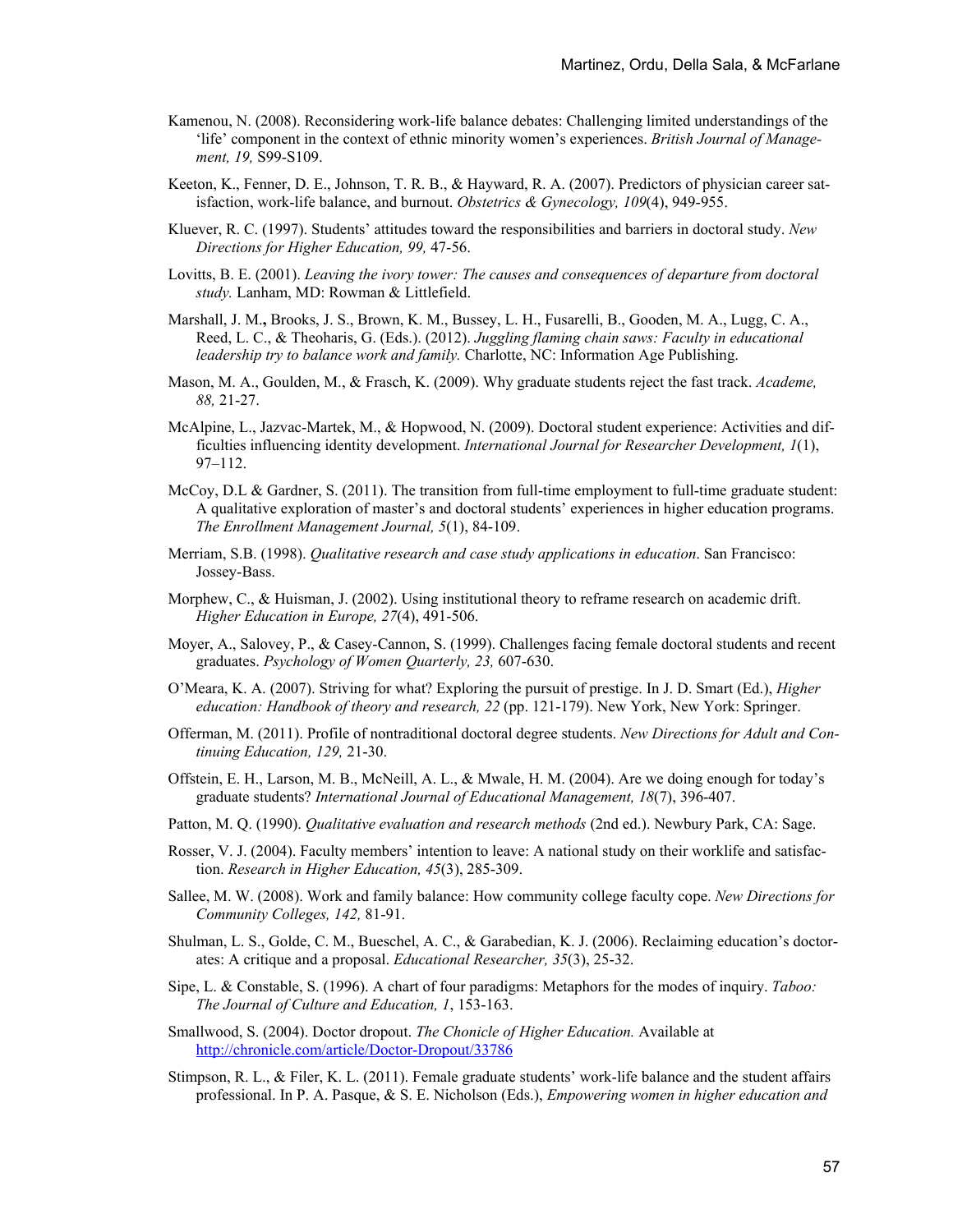*student affairs: Theory, research, narratives, and practice from feminist perspectives* (pp. 69-84). Sterling, VA: Stylus.

- Walker, G. E., Golde, C. M., Jones, L., Bueschel, A. C., & Hutchings, P. (2008). *The formation of scholars: Rethinking doctoral education for the twenty-first century*. San Francisco, CA: Jossey-Bass.
- Watts, J. H. (2009). 'Allowed into a man's world' meanings of work-life balance: Perspectives of women civil engineers as 'minority' workers in construction. *Gender, Work, and Organization, 16*(1), 37-57.
- Weidman, J. C., & Stein, E. L. (2003). Socialization of doctoral students to academic norms. *Research in Higher Education, 44*(6), 641-656.
- Wendler, C., Bridgeman, B., Cline, F. Millett, C., Rock, J. Bell, N., McAllister, P. (2010). *The path forward: The future of graduate education in the United States. Princeton, NJ: Educational Testing* Service.
- Wolcott, H. F. (1990). On seeking and rejecting validity in qualitative research. In E. Eisner & A. Peshkin (Eds), *Qualitative inquiry in education*, (pp. 121-152). New York: Teachers College Press.



## **Biographies**

**Edna Martinez** is a doctoral candidate in Educational Leadership at Clemson University. Her research interests are centered on two strands of interrelated inquiry. The first attempts to explore organizational change at baccalaureate degree granting community colleges. She is particularly interested in understanding the kinds of organizational shifts in policies and practices that accompany the introduction of the community college baccalaureate. Drawing from the first strand, the second seeks to understand how modifications to existing policies and practices shape educational experiences and opportunities for traditionally underserved/underrepresented community college students.



**Chinasa Ordu** is a doctoral candidate in the Educational Leadership program with a certificate in Policy Studies at Clemson University. Her dissertation research explores perceptions of increased debt on the college choice and enrollment of rural, low-income students. Her ongoing research focuses on access and equity for underserved students.